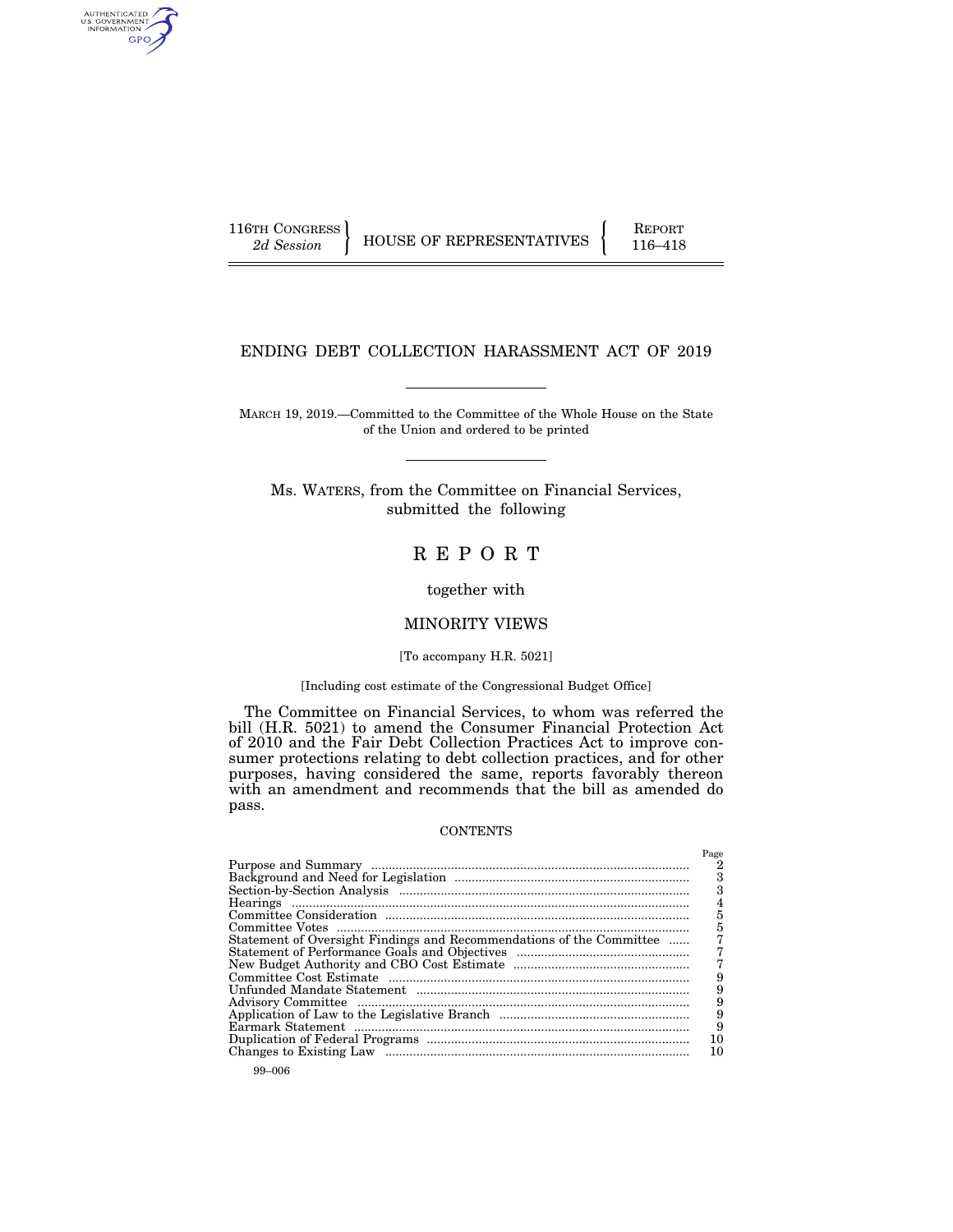The amendment is as follows:

Strike all after the enacting clause and insert the following:

#### **SECTION 1. SHORT TITLE.**

This Act may be cited as the "Ending Debt Collection Harassment Act of 2019". **SEC. 2. CONSUMER PROTECTIONS RELATING TO DEBT COLLECTION PRACTICES.** 

(a) REPORTS ON DEBT COLLECTION COMPLAINTS AND ENFORCEMENT ACTIONS.— (1) SEMI-ANNUAL REPORT.—Section 1016(c) of the Consumer Financial Protection Act of  $2010 (12 \text{ U.S.C. } 5496(c))$  is amended-

(A) in paragraph (8), by striking "and" at the end;<br>(B) in paragraph (9), by striking the period at the end and inserting a semicolon; and

(C) by adding at the end the following:

 $''(10)$  an analysis of the consumer complaints received by the Bureau with respect to debt collection, including a State-by-State breakdown of such complaints; and

 $"(11)'$  a list of enforcement actions taken against debt collectors during the preceding year.''.

(2) ANNUAL REPORT.—Section 815(a) of the Fair Debt Collection Practices Act  $(15 \text{ U.S.C. } 1692 \text{m(a)})$  is amended by adding at the end the following new sentence: ''Each such report shall also include an analysis of the impact of electronic communications by debt collectors on consumer experiences with debt collection, including a consideration of consumer complaints about the use of electronic communications in debt collection.''.

(b) LIMITATION ON DEBT COLLECTION RULES.—Section 1022 of the Consumer Financial Protection Act of 2010 (12 U.S.C. 5512) is amended by adding at the end the following:

''(e) LIMITATION ON DEBT COLLECTION RULES.—The Director may not issue any rule with respect to debt collection that allows a debt collector to send unlimited email and text messages to a consumer.'

(c) PROTECTION OF CONSUMERS FROM UNLIMITED TEXTS AND EMAILS USED IN DEBT COLLECTION.—Section 806 of the Fair Debt Collection Practices Act (15 U.S.C. 1692d) is amended by adding at the end the following new paragraph:

 $\degree$ (7) Contacting the consumer electronically, including by email or text message, without consent of the consumer, after such consent has been withdrawn, or more frequently than the consumer consents to be contacted.".<br>(d) ENSURING CONSUMERS RECEIVE NOTICE OF DEBT COLLECTION PROTECTIONS.—

Section 809(a) of the Fair Debt Collection Practices Act (15 U.S.C. 1692g(a)) is amended in the matter preceding paragraph (1) by striking "Within five days" and all that follows through "debt," and inserting the following: "NOTICE OF DEBT; CONTENTS.—Within five days after the initial communication wit nection with the collection of any debt,''.

(e) IMPROVED LIMITATIONS ON DEBT COLLECTION RULES.—Section 814(d) of the Fair Debt Collection Practices Act (15 U.S.C. 1692l(d)) is amended by adding at the end the following: ''Such rules—

 $(1)$  may not allow a debt collector to send unlimited electronic communications to a consumer;

 $(2)$  shall require debt collectors to obtain consent directly from consumers before contacting them using a method other than by postal mail or by phone;

"(3) may not waive the requirements of the Electronic Signatures in Global and National Commerce Act (15 U.S.C. 7001 et seq.); and

''(4) shall allow consumers to opt out of any method of communication that the debt collector uses to communicate with consumers, including a method for which such consumer had given prior consent."

#### PURPOSE AND SUMMARY

On November 8, 2019, Representative Ayanna Pressley introduced H.R. 5021, the ''Ending Debt Collection Harassment Act of 2019,'' which amends the Fair Debt Collection Practices Act (FDCPA) to prohibit a debt collector from contacting a consumer by email or text message without a consumer's consent to be contacted electronically. H.R. 5021 would also prohibit the Consumer Financial Protection Bureau (Consumer Bureau or CFPB) from issuing any rules implementing FDCPA that allows a debt collector to send unlimited email and text messages to a consumer. Furthermore,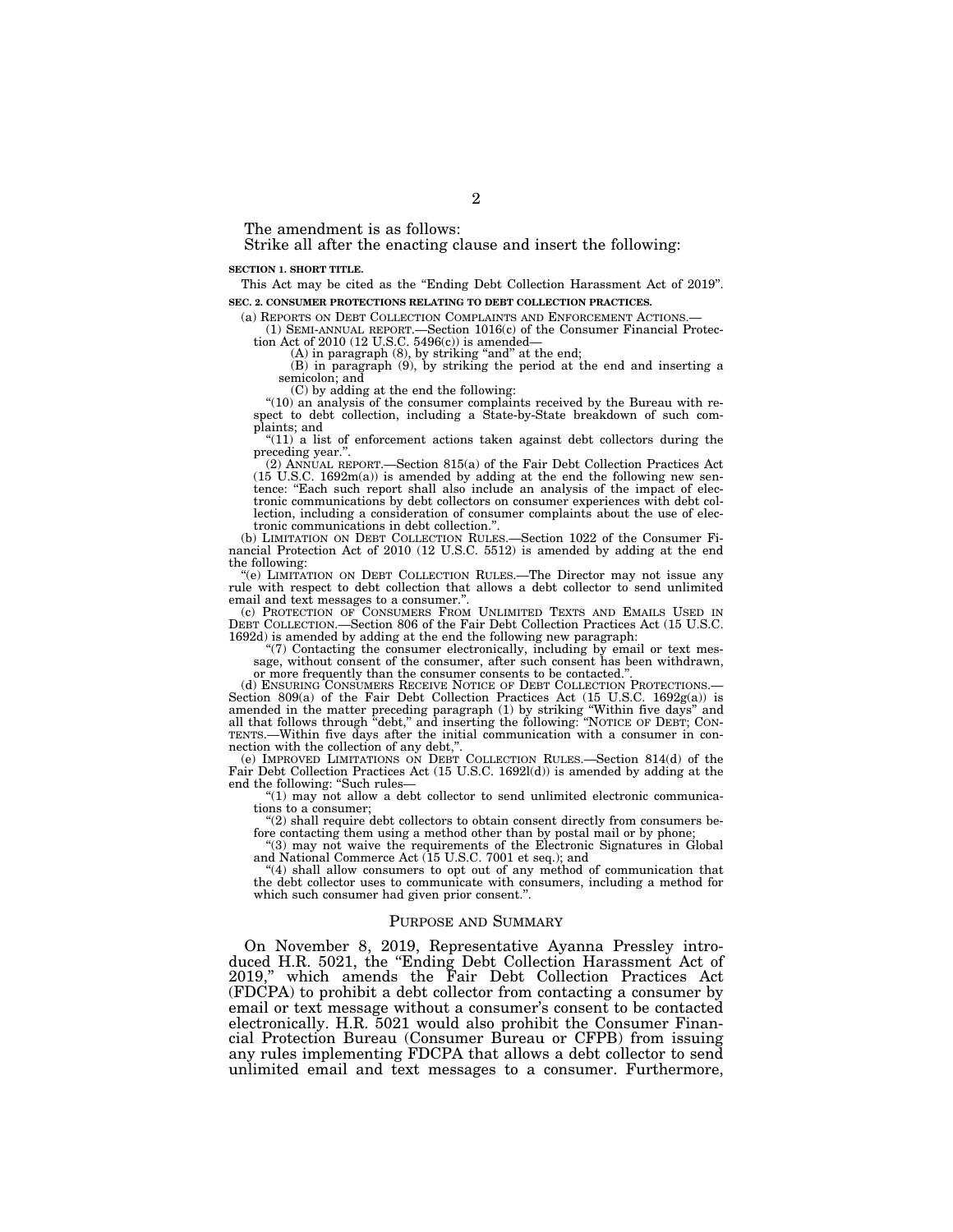the bill would require the CFPB to analyze and annually report on the impact of electronic communications utilized by debt collectors, as well include in CFPB's Semi-Annual Report to Congress an analysis of consumer complaints, including a state-by-state breakdown of such complaints, and a list of recent enforcement actions taken against debt collectors.

#### BACKGROUND AND NEED FOR LEGISLATION

As discussed at a September 2019 Committee hearing on debt collection, nearly one in three Americans with a credit record indicated in a Consumer Bureau survey that they were contacted by at least one creditor or collector trying to collect one or more debts during the previous year. Many lenders or institutions contract with third-party debt collectors, who will work with or pursue consumers to settle the debt. The third-party debt collectors either purchase the debt, or contract with the lender to receive a portion of the paid debt. When a consumer is not able to settle a debt, the owner of the debt may seize collateral associated with the loan, such as a home for mortgage defaults or a vehicle for auto-loan defaults. For non-collateral loans, a debt owner may garnish a consumer's wages via a court order.

In May 2019, the Consumer Bureau released a notice of proposed rulemaking to establish guidelines on how communication may take place between debt collectors and consumers. This proposal would prohibit debt collectors from providing information to credit score furnishers without informing the debtor first. The proposal also permits up to seven collection calls a week, per debt. Under this proposal, debt collectors would have to wait at least one week after making phone contact with the debtor consumer. The CFPB's proposal would also allow debt collectors to use other methods of communication to contact consumers, including unlimited email or text messages. Consumer groups have argued that the rule does not go far enough to protect consumers against predatory debt collection practices. This legislation would prohibit the CFPB from issuing any rule that allows debt collectors to send unlimited emails and text messages to consumers.

#### SECTION-BY-SECTION ANALYSIS

#### *Section 1. Short title*

This section provides that H.R. 5021 may be cited as the ''Ending Debt Collection Harassment Act of 2019''.

#### *Section 2. Consumer protections related to debt collection practices*

Subsection (a)(1) amends section 1016(c) of the Consumer Financial Protection Act of 2010 (12 U.S.C. 5496) by requiring the CFPB's semi-annual report to Congress to include an analysis of debt collection consumer complaints received by the Bureau, including a state-by-state breakdown of such complaints, and a list of enforcement actions taken against debt collectors during the preceding year.

Subsection  $(a)(2)$  amends section 815(a) of the Fair Debt Collection Practices Act (15 U.S.C. 1692m) by requiring the CFPB's annual report to Congress to include an analysis of the impact of electronic communications by debt collectors on consumer experiences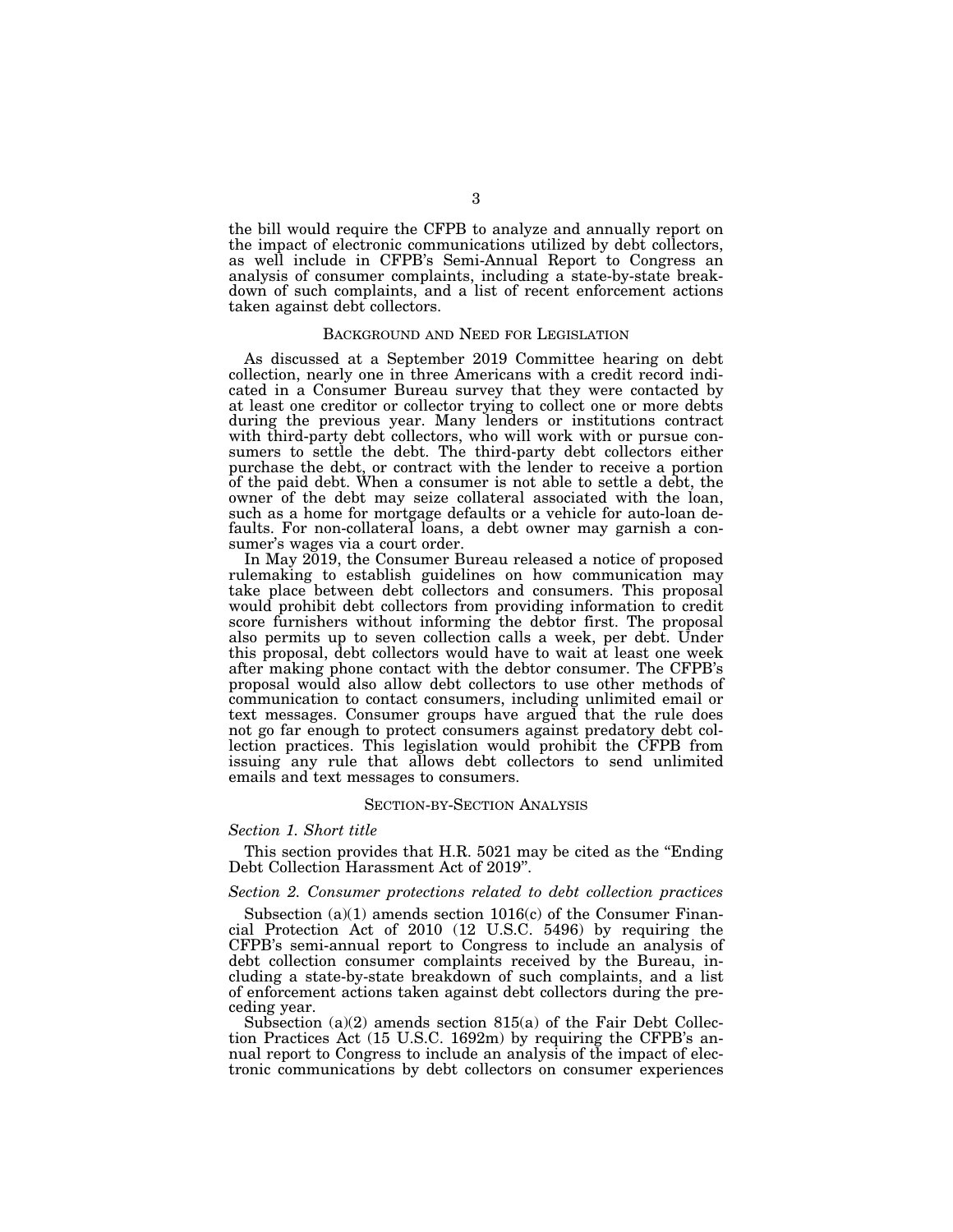with debt collection, including a consideration of consumer complaints about the use of electronic communications in debt collection.

Subsection (b) amends section 1022 of the Consumer Financial Protection Act of 2010 (12 U.S.C. 5512) by prohibiting the CFPB Director from issuing any rule with respect to debt collection that allows a debt collector to send unlimited email and text messages to a consumer.

Subsection (c) amends section 806 of the Fair Debt Collection Practices Act (15 U.S.C. 1692d) by prohibiting debt collectors from contacting consumers electronically, including by email or text message, without consent of the consumer, after such consent has been withdrawn, or more frequently than the consumer consents to be contacted. Electronic communication without consumer consent is a violation of debt collector conduct.

Subsection (d) amends section 809(a) of the Fair Debt Collection Practices Act (15 U.S.C. 1692g(a)) by ensuring that consumers receive notice of debt collection protections, regardless of whether that information is contained in the initial communication or the consumer has paid the debt.

Subsection (e) amends section 814(d) of the Fair Debt Collection Practices Act (15 U.S.C. 1692l(d)) by prohibiting CFPB from prescribing rules that allow a debt collector to send unlimited electronic communications to a consumer. This amendment also requires CFPB to prescribe rules that require debt collectors to obtain consent directly from consumers before contacting them using a method other than by postal mail or by phone. Under the amendments made by this subsection, the CFPB is prohibited from waiving the requirements of the Electronic Signatures in Global and National Commerce Act. The amendments made by this section also Require the CFPB to prescribe rules that allow consumers to opt out of any method of communication that the debt collector uses to communicate with consumers, including a method for which such consumer had given prior consent.

## **HEARINGS**

For the purposes of section 103(i) of H. Res. 6 for the 116th Congress—

(1) On September 26, 2019, the Committee on Financial Services held a hearing entitled, ''Examining Legislation to Protect Consumers and Small Business Owners from Abusive Debt Collection Practices'' to discuss three bills and seven discussion drafts. A discussion draft of H.R. 5021, the ''Examining Legislation to Protect Consumers and Small Business Owners from Abusive Debt Collection Practices'', was considered. This single-panel hearing consisted of witnesses from the Federal Trade Commission, consumer advocates, consumer law centers, and debt collection attorneys. The hearing allowed members to hear from witnesses about predatory debt collection practices and discuss the limitations of the Fair Debt Collection Practices Act.

(2) On November 13, 2019, the Committee on Financial Services held a full Committee markup to discuss several debt collection bills. H.R. 5021 was amended in the Nature of a Substitute.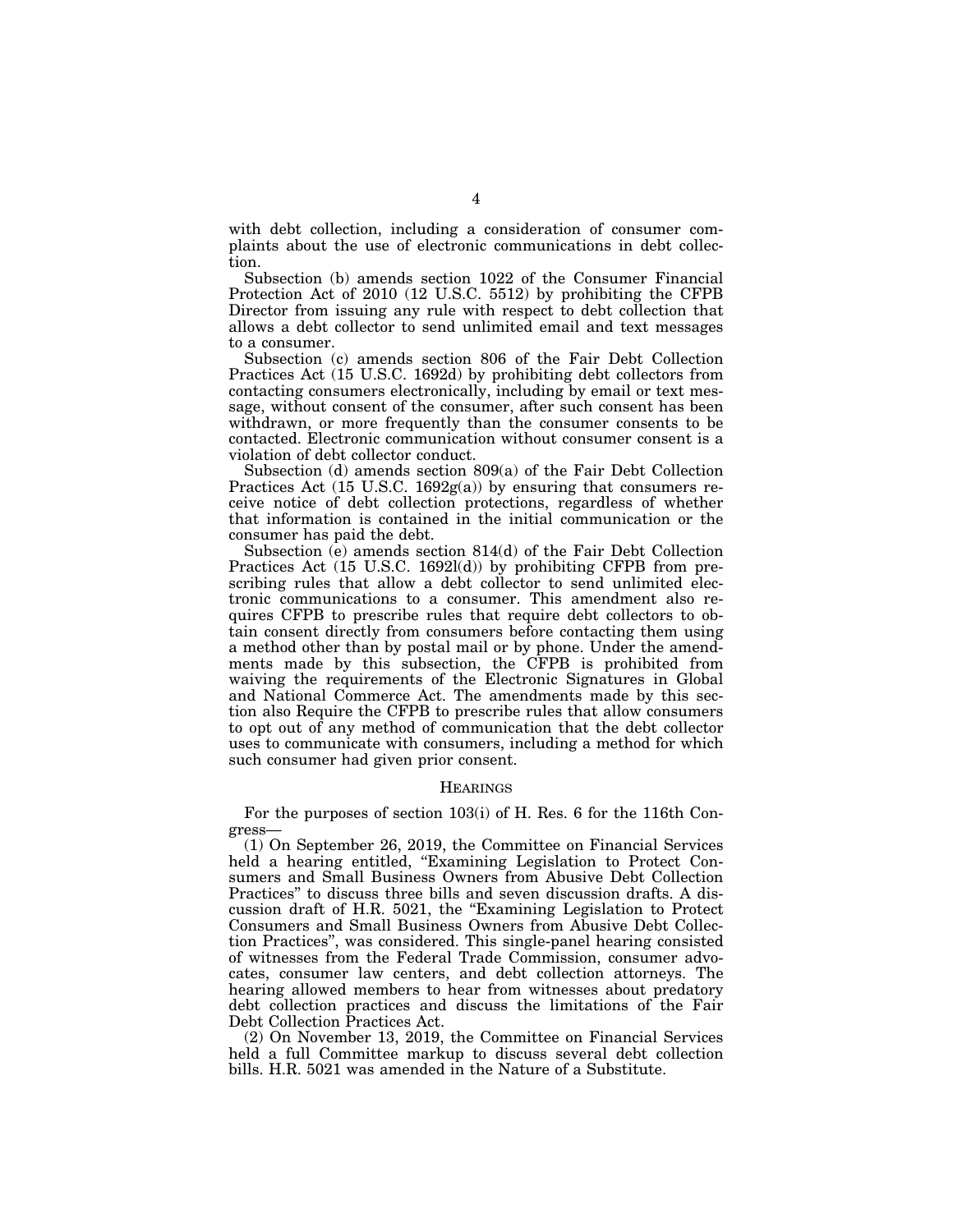## COMMITTEE CONSIDERATION

The Committee on Financial Services met in open session on November 13, 2019, and ordered H.R. 5021 to be reported favorably to the House as amended in the nature of a substitute by a recorded vote of 31 yeas and 23 neas, a quorum being present.

## COMMITTEE VOTES

In compliance with clause 3(b) of rule XIII of the Rules of the House of Representatives, the Committee advises that the following roll call votes occurred during the Committee's consideration of H.R. 5021: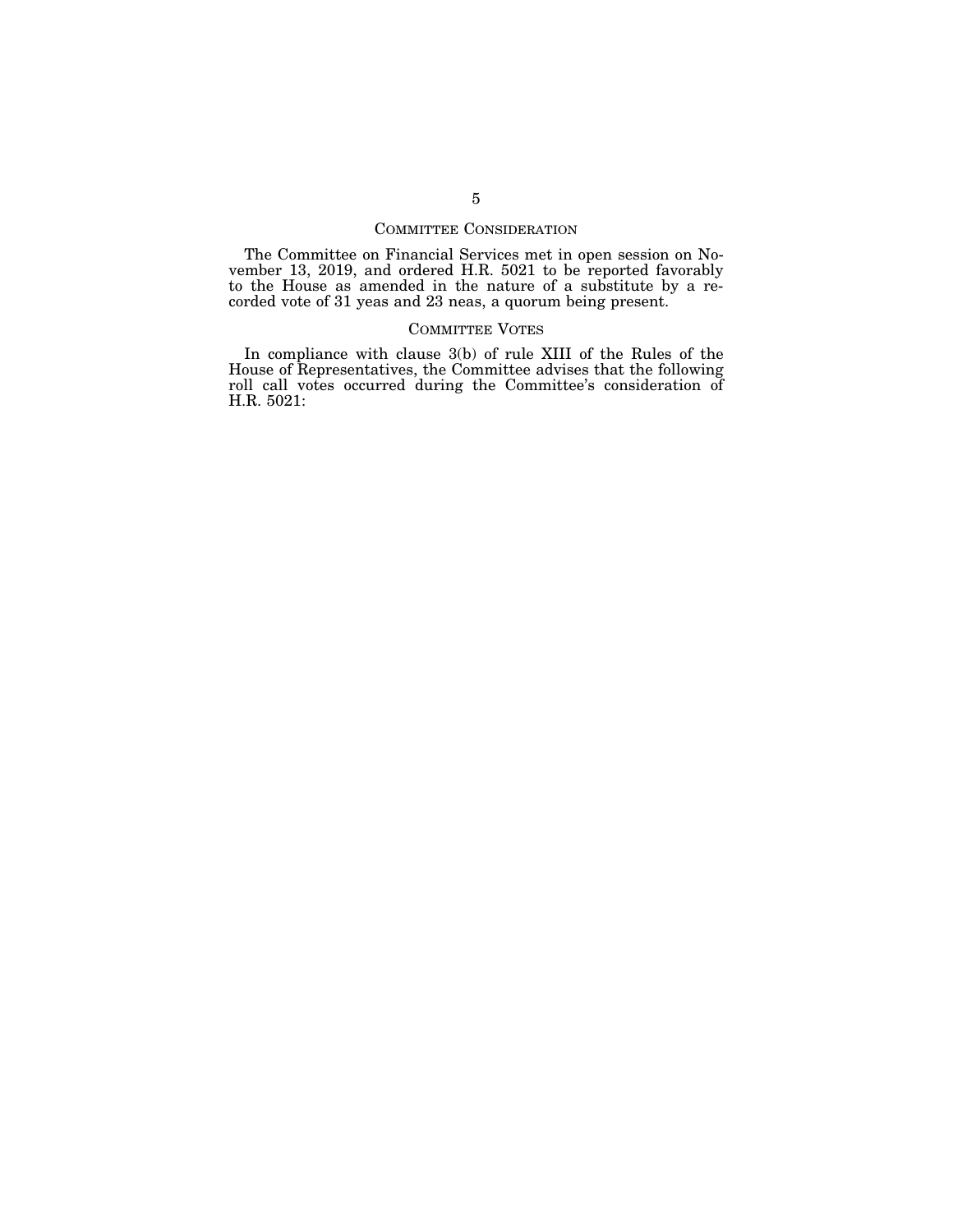| Present         | Representatives             | Ayes                    | <b>Nays</b>                  |
|-----------------|-----------------------------|-------------------------|------------------------------|
|                 | Ms. Waters, Chairwoman      | X                       |                              |
|                 | Mrs. Maloney                | $\overline{\textbf{x}}$ |                              |
|                 | Ms. Velázquez               | x                       |                              |
|                 | Mr. Sherman                 | x                       |                              |
|                 | Mr. Meeks                   | x                       |                              |
|                 | Mr. Clay                    | X                       |                              |
|                 | Mr. Scott                   | $\overline{\mathbf{x}}$ |                              |
|                 | Mr. Green                   | X                       |                              |
|                 | Mr. Cleaver                 | X                       |                              |
|                 | Mr. Perlmutter              | $\overline{\textbf{x}}$ |                              |
|                 | Mr. Himes                   | $\overline{\mathbf{x}}$ |                              |
|                 | Mr Foster                   | X                       |                              |
|                 | Mrs. Beatty                 | X                       |                              |
|                 | Mr Heck                     | X                       |                              |
|                 | Mr Vargas                   | X                       |                              |
|                 | Mr Gottheimer               | X                       |                              |
|                 | Mr Gonzalez (TX)            | X                       |                              |
|                 | Mr. Lawson                  | X                       |                              |
|                 | Mr. San Nicolas             |                         |                              |
|                 | Ms. Tlaib                   | X                       |                              |
|                 | Ms. Porter                  | X                       |                              |
|                 | Ms Axne                     | x                       |                              |
|                 | Mr. Casten                  | X                       |                              |
|                 | Ms. Pressley                | $\bar{\text{x}}$        |                              |
|                 | Mr. McAdams                 | X                       |                              |
|                 | Ms. Ocasio-Cortez           |                         |                              |
|                 | Ms. Wexton                  | $\overline{\textbf{x}}$ |                              |
|                 | Mr Lynch                    | $\overline{\mathbf{x}}$ |                              |
|                 | Ms Gabbard                  |                         |                              |
|                 | Ms Adams                    | X                       |                              |
|                 | Ms Dean                     | $\overline{\mathbf{x}}$ |                              |
|                 | Mr. Garcia (IL)             | $\overline{\textbf{x}}$ |                              |
|                 | Ms Garcia (TX)              | X                       |                              |
|                 | Mr. Phillips                | X                       |                              |
| $\overline{34}$ |                             |                         |                              |
|                 | Mr. McHenry, Ranking Member |                         | x                            |
|                 | Mrs Wagner                  |                         | $\overline{\mathbf{x}}$      |
|                 | Mr. King                    |                         |                              |
|                 | Mr Lucas                    |                         |                              |
|                 | Mr. Posey                   |                         | X                            |
|                 | Mr. Luetkemeyer             |                         | $\overline{\textbf{x}}$      |
|                 | Mr Huizenga                 |                         | $\overline{\mathrm{x}}$      |
|                 | Mr. Stivers                 |                         | X                            |
|                 | Mr Barr                     |                         | X                            |
|                 | Mr Tipton                   |                         | $\overline{\text{x}}$        |
|                 | Mr. Williams                |                         | X                            |
|                 | Mr. Hill                    |                         | $\overline{\text{x}}$        |
|                 | Mr Emmer<br>Mr. Zeldin      |                         | X<br>$\bar{\text{x}}$        |
|                 |                             |                         |                              |
|                 | Mr. Loudermilk              |                         | x                            |
|                 | Mr. Mooney                  |                         | X<br>$\overline{\mathbf{x}}$ |
|                 | Mr. Davidson                |                         | $\bar{\textbf{x}}$           |
|                 | Mr. Budd                    |                         |                              |
|                 | Mr. Kustoff                 |                         | $\overline{\mathbf{x}}$      |
|                 | Mr. Hollingsworth           |                         | $\overline{\mathbf{x}}$      |
|                 | Mr. Gonzalez (OH)           |                         | x                            |
|                 | Mr. Rose                    |                         | X                            |
|                 | Mr. Steil                   |                         | $\overline{\mathrm{x}}$      |
|                 | Mr. Gooden                  |                         | X                            |
|                 | Mr. Riggleman               |                         | X                            |
|                 | Mr. Timmons                 |                         |                              |
| $\overline{26}$ |                             |                         |                              |

**Committee on Financial Services**<br>
Full Committee<br>
116th Congress (1st Session)

## Date<sup>\*</sup> 11/13/2019

Measure \_\_ H R 5021 (Fmal Passage)

Amendment No

Offered by \_\_\_\_\_\_\_\_\_ Ms. Pressley, as amended

| Agreed<br>l To | <b>Yes</b> | lNo | Prsnt | Wdrn |
|----------------|------------|-----|-------|------|
| Voice<br>Vote  | Ayes       |     |       | Nays |

| Record |                 |  |  |
|--------|-----------------|--|--|
| Vote   |                 |  |  |
|        | 31 Ayes-23 Nays |  |  |
|        |                 |  |  |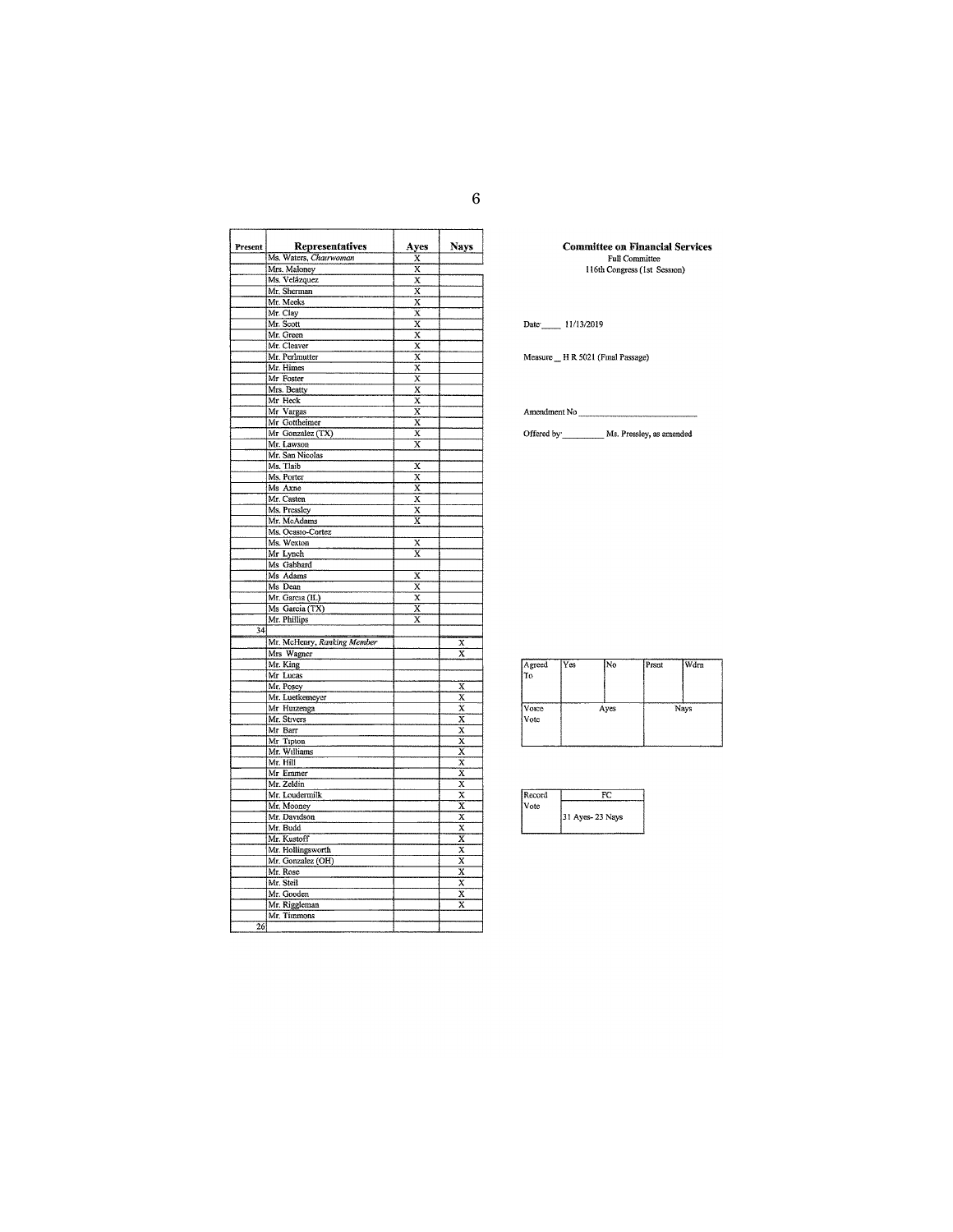## STATEMENT OF OVERSIGHT FINDINGS AND RECOMMENDATIONS OF THE COMMITTEE

In compliance with clause  $3(c)(1)$  of rule XIII and clause  $2(b)(1)$ of rule X of the Rules of the House of Representatives, the Committee's oversight findings and recommendations are reflected in the descriptive portions of this report.

#### STATEMENT OF PERFORMANCE GOALS AND OBJECTIVES

Pursuant to clause  $(3)(c)$  of rule XIII of the Rules of the House of Representatives, the goals of H.R. 5021 are to ensure that government employees, contractors, and other consumers affected by a Federal government shutdown.

### NEW BUDGET AUTHORITY AND CBO COST ESTIMATE

Pursuant to clause  $3(c)(2)$  of rule XIII of the Rules of the House of Representatives and section 308(a) of the *Congressional Budget Act of 197*4, and pursuant to clause 3(c)(3) of rule XIII of the Rules of the House of Representatives and section 402 of the *Congressional Budget Act of 1974*, the Committee has received the following estimate for H.R. 5021 from the Director of the Congressional Budget Office:

## U.S. CONGRESS, CONGRESSIONAL BUDGET OFFICE, *Washington, DC, February 18, 2020.*

Hon. MAXINE WATERS,

*Chairwoman, Committee on Financial Services, House of Representatives, Washington, DC.* 

DEAR MADAM CHAIRWOMAN: The Congressional Budget Office has prepared the enclosed cost estimate for H.R. 5021, the Ending Debt Collection Harassment Act of 2019.

If you wish further details on this estimate, we will be pleased to provide them. The CBO staff contact is David Hughes. Sincerely,

> PHILLIP L. SWAGEL, *Director.*

Enclosure.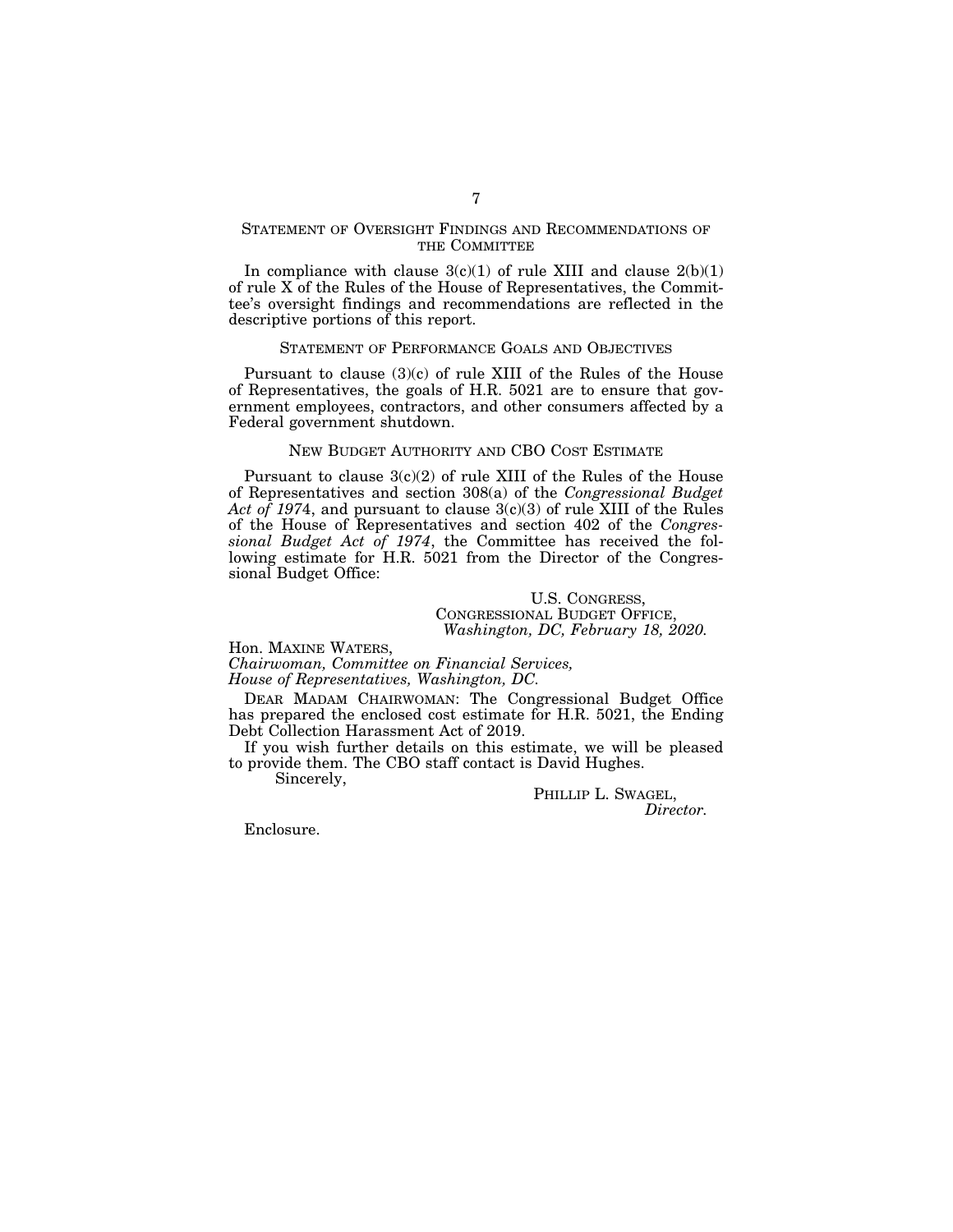| By Fiscal Year, Millions of Dollars                           | 2020 | 2020-2025                           | 2020-2030                             |  |
|---------------------------------------------------------------|------|-------------------------------------|---------------------------------------|--|
| Direct Spending (Outlays)                                     | ÷    | ÷                                   |                                       |  |
| Revenues                                                      | ٥    | o                                   | Ω                                     |  |
| Increase or Decrease (-)<br>in the Deficit                    | ÷    | ÷                                   | ÷                                     |  |
| <b>Spending Subject to</b><br><b>Appropriation (Outlays)</b>  | ÷    | ÷                                   | not estimated                         |  |
| Statutory pay-as-you-go<br>procedures apply?                  | Yes  | <b>Mandate Effects</b>              |                                       |  |
| Increases on-budget deficits in any                           |      | Contains intergovernmental mandate? | No                                    |  |
| of the four consecutive 10-year<br>periods beginning in 2031? | No   | Contains private-sector mandate?    | Yes, Cannot<br><b>Determine Costs</b> |  |

H.R. 5021 would require the Consumer Financial Protection Bureau (CFPB), as part of its semi-annual report to the Congress, to analyze consumer complaints received by the bureau concerning debt collection and to compile a list of enforcement actions taken against debt collectors in the preceding year. As part of its annual report to the Congress on its activities to administer the Fair Debt Collection Practices Act (FDCPA), H.R. 5021 would require the CFPB to analyze the impact of electronic communications by debt collectors on consumers. The bill would prohibit debt collectors from contacting a consumer electronically without their consent, after their consent has been withdrawn, or more frequently than they consent to be contacted; any such contact would constitute harassment under the FDCPA.

Under the bill, any rules issued by the CFPB to regulate debt collection would not permit debt collectors to send unlimited electronic communications to consumers, would require debt collectors to obtain consent from consumers before contacting them electronically, and would have to allow consumers to opt out of any communication method the debt collector uses.

Federal Cost: CBO assumes that the legislation would be enacted in fiscal year 2020. The Federal Trade Commission (FTC) is primarily responsible for enforcing violations of the FDCPA. Using information from the FTC, CBO estimates that enforcing the new violations under the law would cost less than \$500,000 over the 2020–2025 period; any spending would be subject to the availability of appropriated funds.

The CFPB is authorized to implement the FDCPA through regulation and may enforce certain provisions of the FDCPA. Using information from the CFPB, CBO estimates that the bureau would spend less than \$500,000 over the 2020–2030 period to implement the bill's requirements. CBO expects that the CFPB would need one employee at a cost of \$220,000 over one year to amend debt collection regulations. The CFPB has permanent authority, not subject to annual appropriation, to spend amounts transferred from the Federal Reserve.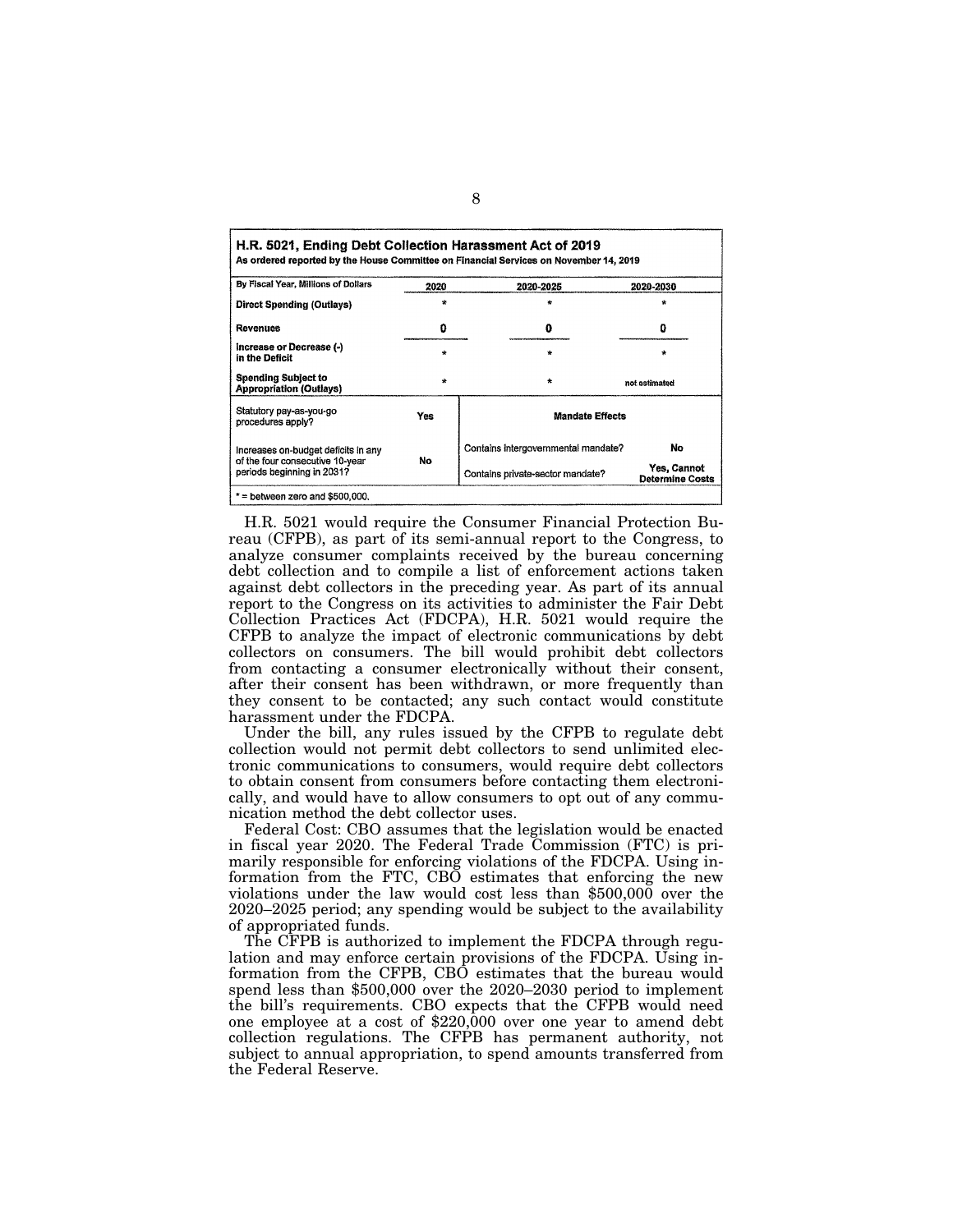Mandates: H.R. 5021 would impose private-sector mandates as defined in the Unfunded Mandates Reform Act (UMRA) by prohibiting debt collectors from contacting consumers electronically without the consumer's consent or after a consumer revokes consent previously given, or from contacting consumers more frequently than they have permitted. The cost of the mandates would be the commission revenue lost by collectors who would have succeeded, absent the prohibitions in the bill, in receiving payments on delinquent debts. According to published information, debt collection is an \$11 billion industry in the United States. However, because CBO cannot anticipate the number of consumers who would consent to electronic communication with a debt collector or the level of collections that could be directly attributed to electronic communications, CBO cannot determine whether the cost of the mandates would exceed the private-sector threshold established in UMRA (\$168 million in 2020, adjusted annually for inflation).

The bill contains no intergovernmental mandates as defined in UMRA.

The CBO staff contacts for this estimate are David Hughes (for federal costs) and Rachel Austin (for mandates). The estimate was reviewed by H. Samuel Papenfuss, Deputy Director of Budget Analysis.

## COMMITTEE COST ESTIMATE

Clause  $3(d)(1)$  of rule XIII of the Rules of the House of Representatives requires an estimate and a comparison of the costs that would be incurred in carrying out H.R. 5021. However, clause 3(d)(2)(B) of that rule provides that this requirement does not apply when the committee has included in its report a timely submitted cost estimate of the bill prepared by the Director of the Congressional Budget Office under section 402 of the *Congressional Budget Act,* which is attached.

#### UNFUNDED MANDATE STATEMENT

Pursuant to Section 423 of the *Congressional Budget and Impoundment Control Act* (as amended The Committee adopts as its own the estimate of federal mandates regarding H.R. 5021, as amended, prepared by the Director of the Congressional Budget Office.

#### ADVISORY COMMITTEE

No advisory committees within the meaning of section 5(b) of the Federal Advisory Committee Act were created by this legislation.

#### APPLICATION OF LAW TO THE LEGISLATIVE BRANCH

Pursuant to section 102(b)(3) of the Congressional Accountability Act, Pub. L. No. 104–1 H.R. 4328, as amended, does not apply to terms and conditions of employment or to access to public services or accommodations within the legislative branch.

#### EARMARK STATEMENT

In accordance with clause 9 of rule XXI of the Rules of the House of Representatives, H.R. 5021 does not contain any congressional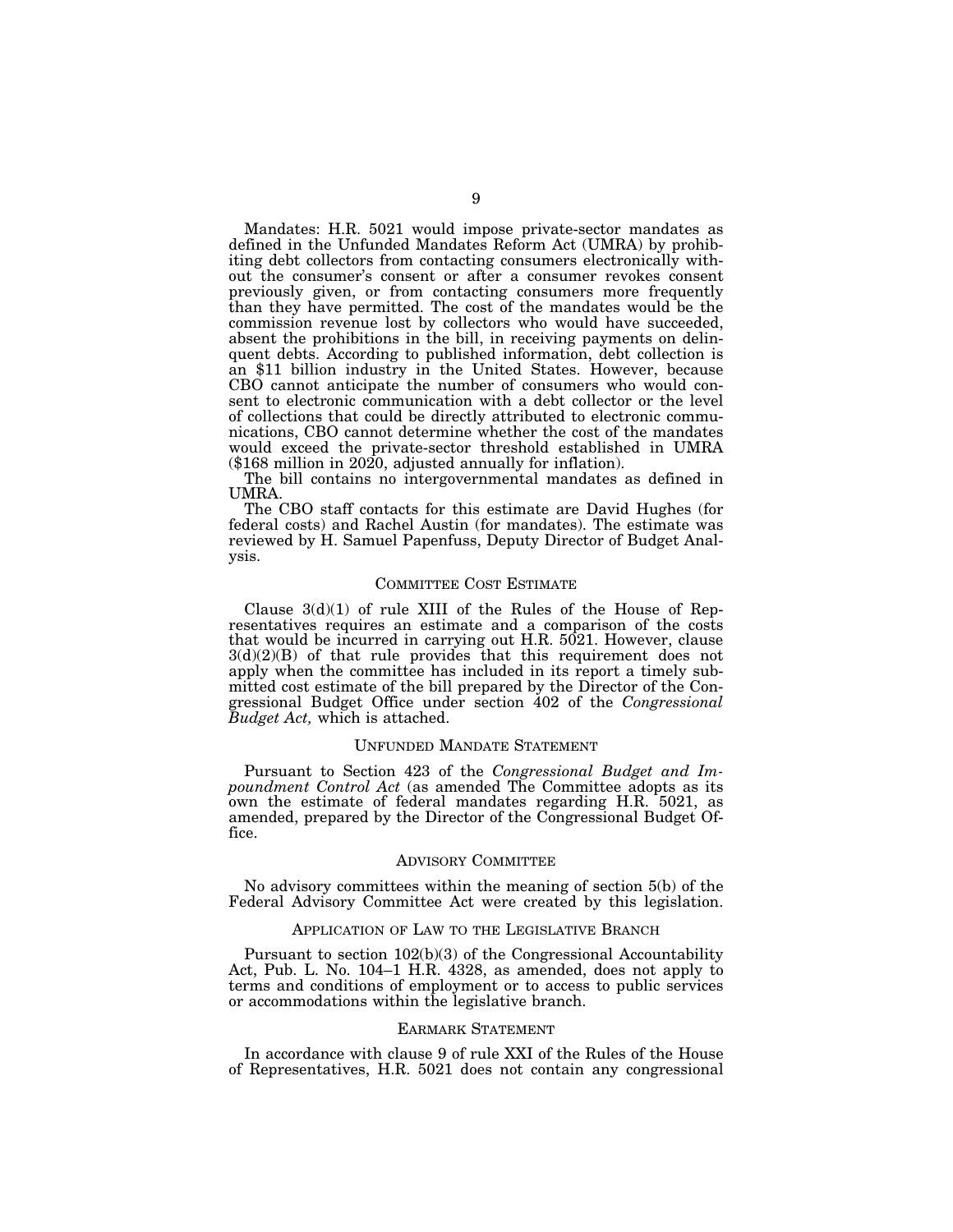earmarks, limited tax benefits, or limited tariff benefits as described in clauses  $9(e)$ ,  $9(f)$ , and  $9(g)$  of rule XXI.

## DUPLICATION OF FEDERAL PROGRAMS

Pursuant to clause 3(c)(5) of rule XIII of the Rules of the House of Representatives, the Committee states that no provision of H.R. 5021 establishes or reauthorizes a program of the Federal Government known to be duplicative of another federal program, a program that was included in any report from the Government Accountability Office to Congress pursuant to section 21 of Public Law 111–139, or a program related to a program identified in the most recent Catalog of Federal Domestic Assistance.

CHANGES IN EXISTING LAW MADE BY THE BILL, AS REPORTED

In compliance with clause 3(e) of rule XIII of the Rules of the House of Representatives, changes in existing law made by the bill, H.R. 5021, as reported, are shown as follows:

CHANGES IN EXISTING LAW MADE BY THE BILL, AS REPORTED

In compliance with clause 3(e) of rule XIII of the Rules of the House of Representatives, changes in existing law made by the bill, as reported, are shown as follows (existing law proposed to be omitted is enclosed in black brackets, new matter is printed in italics, and existing law in which no change is proposed is shown in roman):

# **CONSUMER FINANCIAL PROTECTION ACT OF 2010**  \* \* \* \* \* \* \*

# **TITLE X—BUREAU OF CONSUMER FINANCIAL PROTECTION**

**Subtitle A—Bureau of Consumer Financial Protection** 

\* \* \* \* \* \* \*

\* \* \* \* \* \* \*

## **SEC. 1016. APPEARANCES BEFORE AND REPORTS TO CONGRESS.**

(a) APPEARANCES BEFORE CONGRESS.—The Director of the Bureau shall appear before the Committee on Banking, Housing, and Urban Affairs of the Senate and the Committee on Financial Services and the Committee on Energy and Commerce of the House of Representatives at semi-annual hearings regarding the reports required under subsection (b).

(b) REPORTS REQUIRED.—The Bureau shall, concurrent with each semi-annual hearing referred to in subsection (a), prepare and submit to the President and to the Committee on Banking, Housing, and Urban Affairs of the Senate and the Committee on Financial Services and the Committee on Energy and Commerce of the House of Representatives, a report, beginning with the session following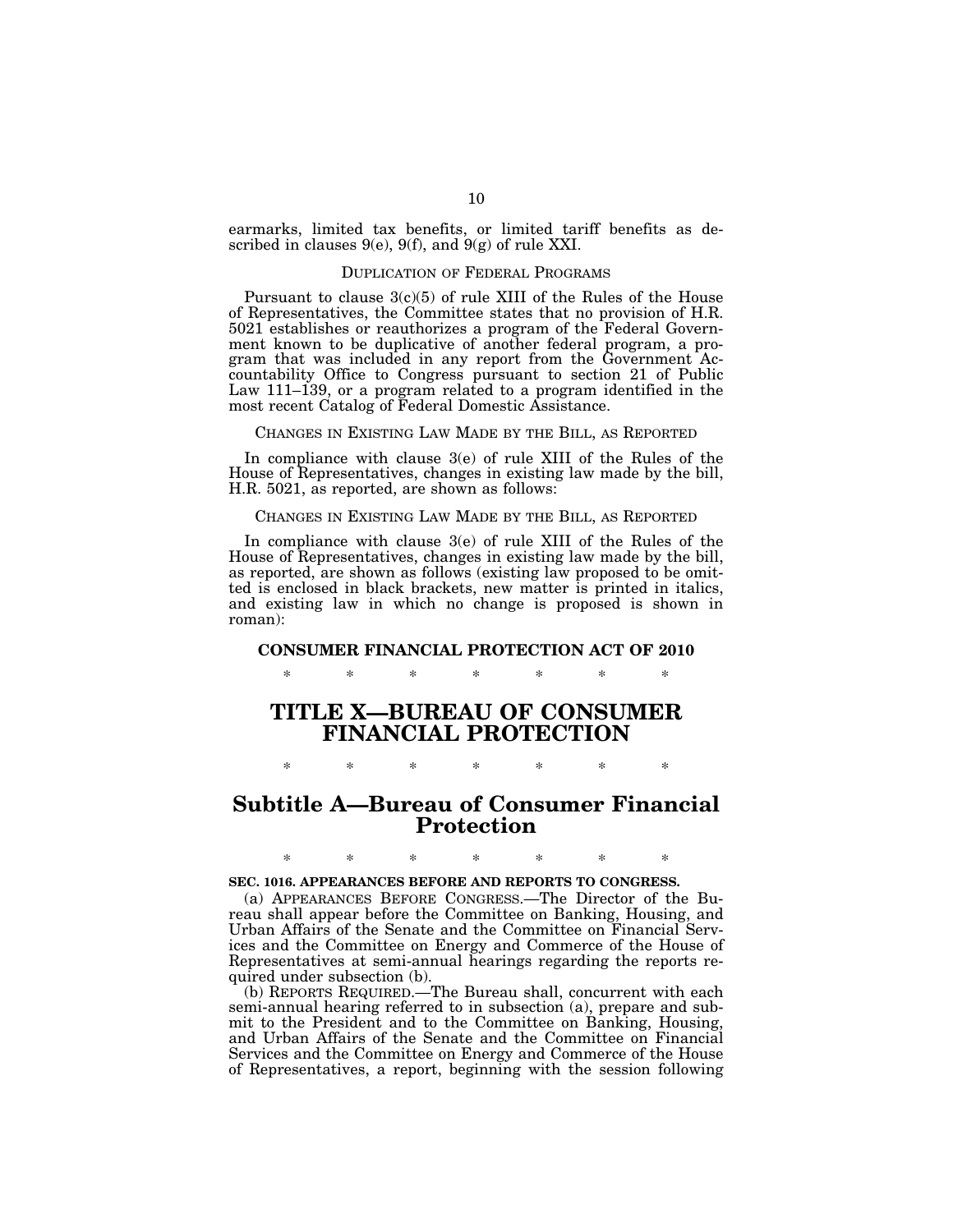the designated transfer date. The Bureau may also submit such report to the Committee on Commerce, Science, and Transportation of the Senate.

(c) CONTENTS.—The reports required by subsection (b) shall include—

(1) a discussion of the significant problems faced by consumers in shopping for or obtaining consumer financial products or services;

(2) a justification of the budget request of the previous year;

(3) a list of the significant rules and orders adopted by the Bureau, as well as other significant initiatives conducted by the Bureau, during the preceding year and the plan of the Bureau for rules, orders, or other initiatives to be undertaken during the upcoming period;

(4) an analysis of complaints about consumer financial products or services that the Bureau has received and collected in its central database on complaints during the preceding year;

(5) a list, with a brief statement of the issues, of the public supervisory and enforcement actions to which the Bureau was a party during the preceding year;

(6) the actions taken regarding rules, orders, and supervisory actions with respect to covered persons which are not credit unions or depository institutions;

(7) an assessment of significant actions by State attorneys general or State regulators relating to Federal consumer financial law;

(8) an analysis of the efforts of the Bureau to fulfill the fair lending mission of the Bureau; [and]

(9) an analysis of the efforts of the Bureau to increase workforce and contracting diversity consistent with the procedures established by the Office of Minority and Women Inclusion[.];

*(10) an analysis of the consumer complaints received by the Bureau with respect to debt collection, including a State-by-State breakdown of such complaints; and* 

*(11) a list of enforcement actions taken against debt collectors during the preceding year.* 

\* \* \* \* \* \* \*

# **Subtitle B—General Powers of the Bureau**

# \* \* \* \* \* \* \*

## **SEC. 1022. RULEMAKING AUTHORITY.**

(a) IN GENERAL.—The Bureau is authorized to exercise its authorities under Federal consumer financial law to administer, enforce, and otherwise implement the provisions of Federal consumer financial law.<br>(b) RULEMAKING, ORDERS, AND GUIDANCE.—

(1) GENERAL AUTHORITY.—The Director may prescribe rules and issue orders and guidance, as may be necessary or appropriate to enable the Bureau to administer and carry out the purposes and objectives of the Federal consumer financial laws, and to prevent evasions thereof.

(2) STANDARDS FOR RULEMAKING.—In prescribing a rule under the Federal consumer financial laws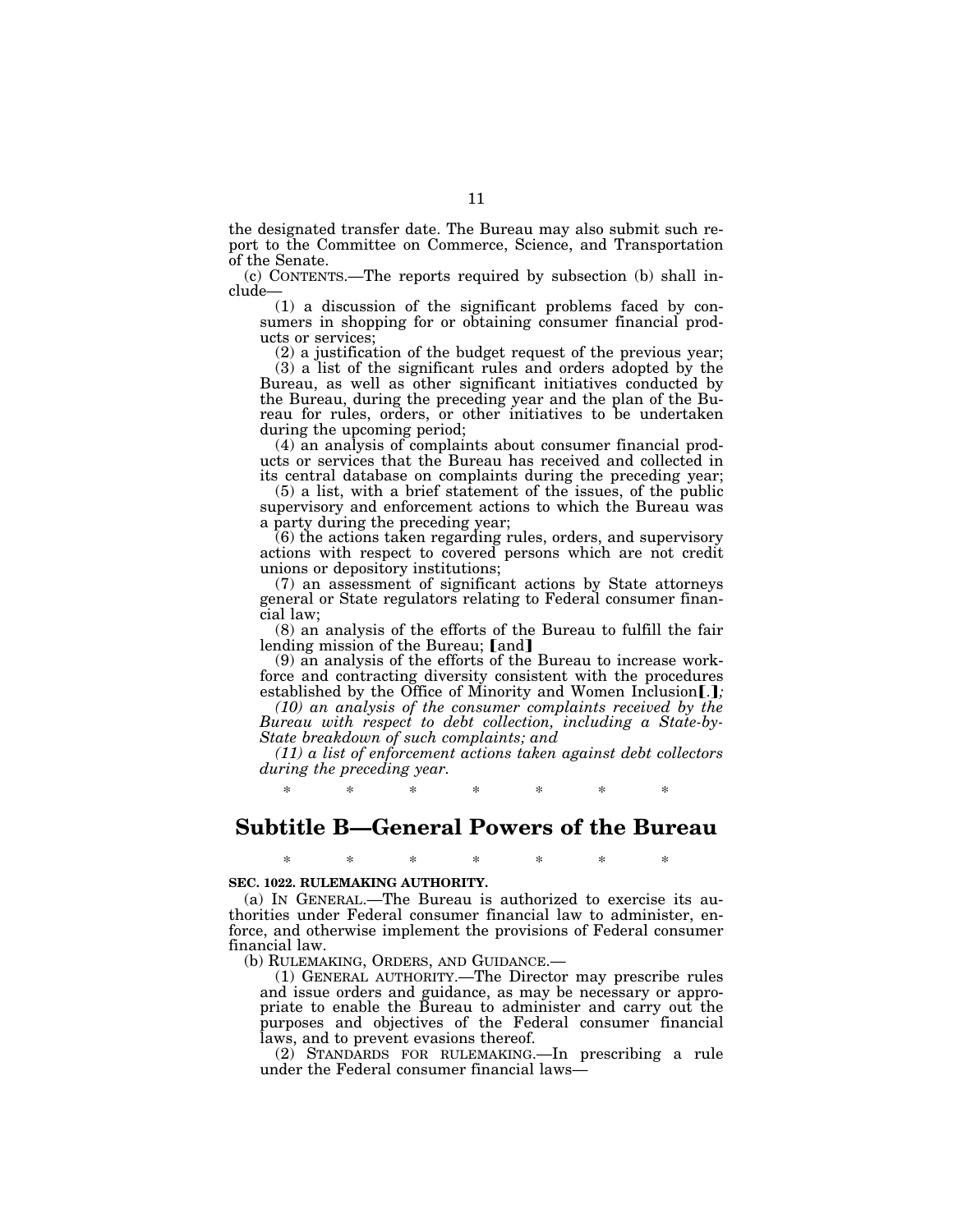(A) the Bureau shall consider—

(i) the potential benefits and costs to consumers and covered persons, including the potential reduction of access by consumers to consumer financial products or services resulting from such rule; and

(ii) the impact of proposed rules on covered persons, as described in section 1026, and the impact on consumers in rural areas;

(B) the Bureau shall consult with the appropriate prudential regulators or other Federal agencies prior to proposing a rule and during the comment process regarding consistency with prudential, market, or systemic objectives administered by such agencies; and

(C) if, during the consultation process described in subparagraph (B), a prudential regulator provides the Bureau with a written objection to the proposed rule of the Bureau or a portion thereof, the Bureau shall include in the adopting release a description of the objection and the basis for the Bureau decision, if any, regarding such objection, except that nothing in this clause shall be construed as altering or limiting the procedures under section 1023 that may apply to any rule prescribed by the Bureau.<br>(3) EXEMPTIONS.—

 $(A)$  In GENERAL.—The Bureau, by rule, may conditionally or unconditionally exempt any class of covered persons, service providers, or consumer financial products or services, from any provision of this title, or from any rule issued under this title, as the Bureau determines necessary or appropriate to carry out the purposes and objectives of this title, taking into consideration the factors in subparagraph (B).

(B) FACTORS.—In issuing an exemption, as permitted under subparagraph (A), the Bureau shall, as appropriate, take into consideration—

(i) the total assets of the class of covered persons;

(ii) the volume of transactions involving consumer financial products or services in which the class of covered persons engages; and

(iii) existing provisions of law which are applicable to the consumer financial product or service and the extent to which such provisions provide consumers with adequate protections.

(4) EXCLUSIVE RULEMAKING AUTHORITY.—

(A) IN GENERAL.—Notwithstanding any other provisions of Federal law and except as provided in section 1061(b)(5), to the extent that a provision of Federal consumer financial law authorizes the Bureau and another Federal agency to issue regulations under that provision of law for purposes of assuring compliance with Federal consumer financial law and any regulations thereunder, the Bureau shall have the exclusive authority to prescribe rules subject to those provisions of law.

(B) DEFERENCE.—Notwithstanding any power granted to any Federal agency or to the Council under this title, and subject to section  $1061(b)(5)(E)$ , the deference that a court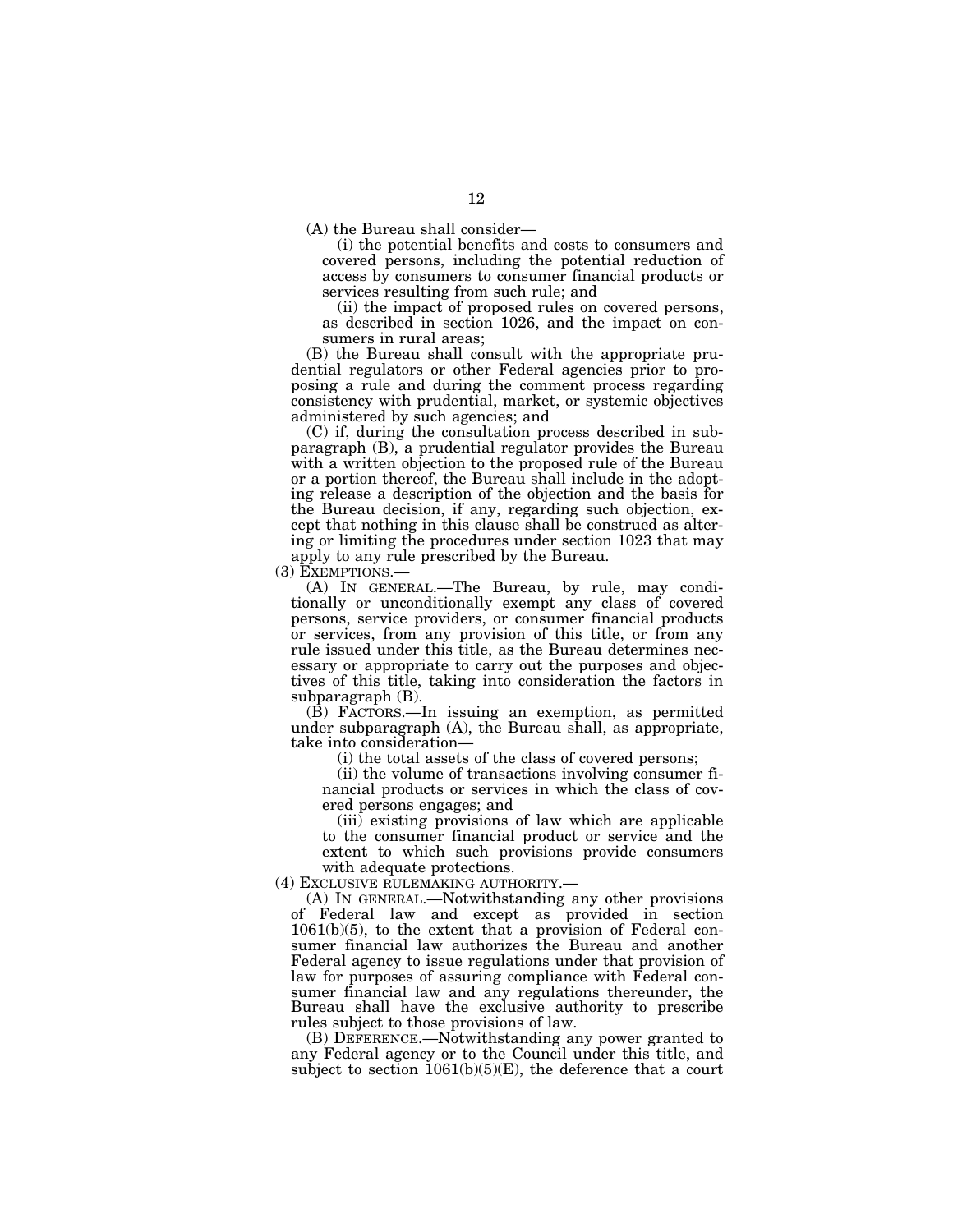affords to the Bureau with respect to a determination by the Bureau regarding the meaning or interpretation of any provision of a Federal consumer financial law shall be applied as if the Bureau were the only agency authorized to apply, enforce, interpret, or administer the provisions of such Federal consumer financial law.<br>(c) MONITORING.—

 $(1)$  In GENERAL.—In order to support its rulemaking and other functions, the Bureau shall monitor for risks to consumers in the offering or provision of consumer financial products or services, including developments in markets for such products or services.

(2) CONSIDERATIONS.—In allocating its resources to perform the monitoring required by this section, the Bureau may consider, among other factors—

(A) likely risks and costs to consumers associated with buying or using a type of consumer financial product or service;

(B) understanding by consumers of the risks of a type of consumer financial product or service;

(C) the legal protections applicable to the offering or provision of a consumer financial product or service, including the extent to which the law is likely to adequately protect consumers;

(D) rates of growth in the offering or provision of a consumer financial product or service;

(E) the extent, if any, to which the risks of a consumer financial product or service may disproportionately affect traditionally underserved consumers; or

(F) the types, number, and other pertinent characteristics of covered persons that offer or provide the consumer financial product or service.<br>(3) SIGNIFICANT FINDINGS.—

 $(A)$  In GENERAL.—The Bureau shall publish not fewer than 1 report of significant findings of its monitoring required by this subsection in each calendar year, beginning with the first calendar year that begins at least 1 year after the designated transfer date.

(B) CONFIDENTIAL INFORMATION.—The Bureau may make public such information obtained by the Bureau under this section as is in the public interest, through aggregated reports or other appropriate formats designed to protect confidential information in accordance with paragraphs (4), (6), (8), and (9).

(4) COLLECTION OF INFORMATION.—

(A) IN GENERAL.—In conducting any monitoring or assessment required by this section, the Bureau shall have the authority to gather information from time to time regarding the organization, business conduct, markets, and activities of covered persons and service providers.

(B) METHODOLOGY.—In order to gather information described in subparagraph (A), the Bureau may—

(i) gather and compile information from a variety of sources, including examination reports concerning covered persons or service providers, consumer com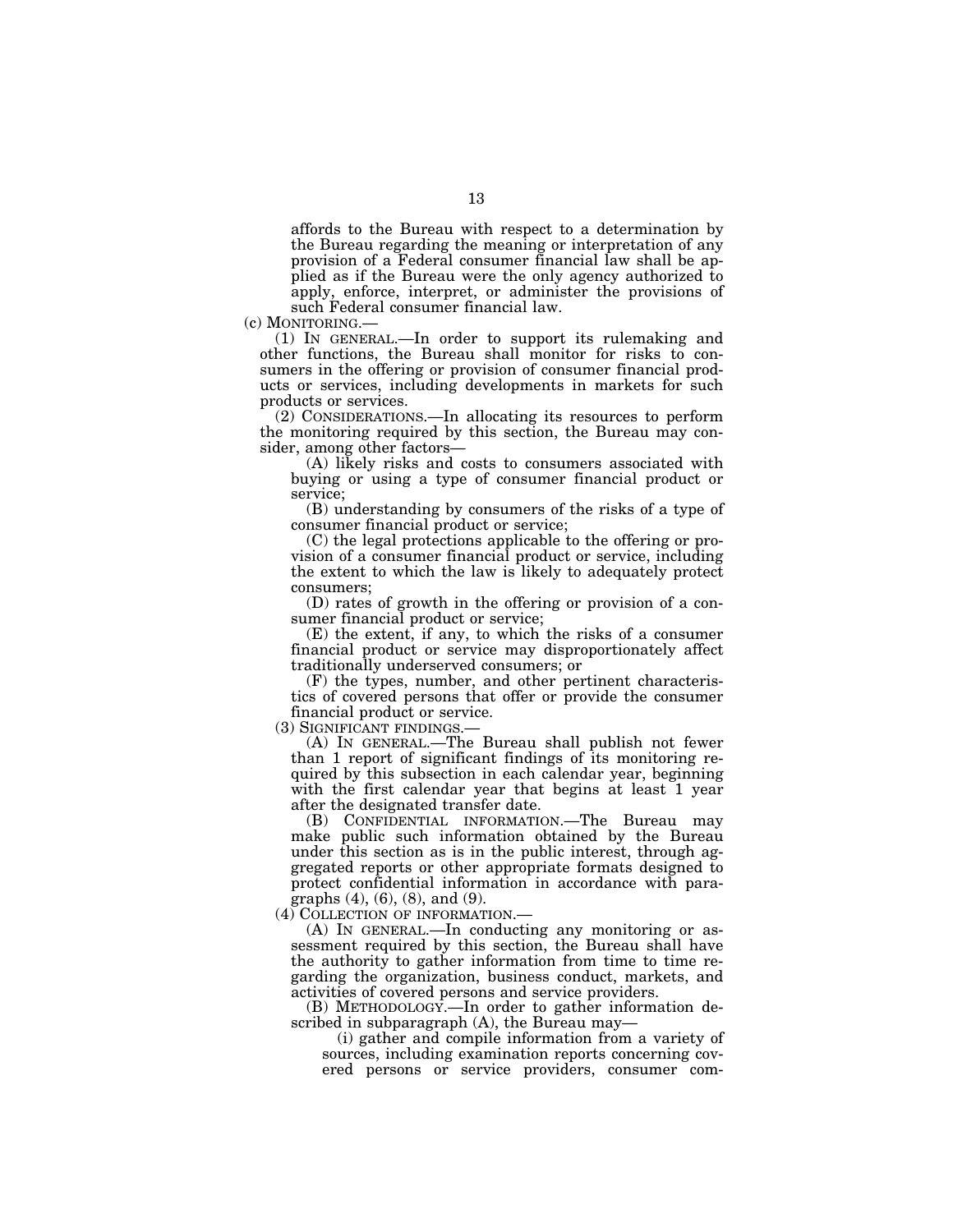plaints, voluntary surveys and voluntary interviews of consumers, surveys and interviews with covered persons and service providers, and review of available databases; and

(ii) require covered persons and service providers participating in consumer financial services markets to file with the Bureau, under oath or otherwise, in such form and within such reasonable period of time as the Bureau may prescribe by rule or order, annual or special reports, or answers in writing to specific questions, furnishing information described in paragraph (4), as necessary for the Bureau to fulfill the monitoring, assessment, and reporting responsibilities imposed by Congress.

(C) LIMITATION.—The Bureau may not use its authorities under this paragraph to obtain records from covered persons and service providers participating in consumer financial services markets for purposes of gathering or analyzing the personally identifiable financial information of consumers.

(5) LIMITED INFORMATION GATHERING.—In order to assess whether a nondepository is a covered person, as defined in section 1002, the Bureau may require such nondepository to file with the Bureau, under oath or otherwise, in such form and within such reasonable period of time as the Bureau may prescribe by rule or order, annual or special reports, or answers in writing to specific questions.<br>(6) CONFIDENTIALITY RULES.

(A) RULEMAKING.—The Bureau shall prescribe rules regarding the confidential treatment of information obtained from persons in connection with the exercise of its authorities under Federal consumer financial law.

(B) ACCESS BY THE BUREAU TO REPORTS OF OTHER REGULATORS.—<br>(i) EXAMINATION AND FINANCIAL CONDITION RE-

FORTS.—Upon providing reasonable assurances of confidentiality, the Bureau shall have access to any report of examination or financial condition made by a prudential regulator or other Federal agency having jurisdiction over a covered person or service provider, and to all revisions made to any such report.

(ii) PROVISION OF OTHER REPORTS TO THE BUREAU.— In addition to the reports described in clause (i), a prudential regulator or other Federal agency having jurisdiction over a covered person or service provider may, in its discretion, furnish to the Bureau any other report or other confidential supervisory information concerning any insured depository institution, credit union, or other entity examined by such agency under authority of any provision of Federal law.

(C) ACCESS BY OTHER REGULATORS TO REPORTS OF THE BUREAU.—

(i) EXAMINATION REPORTS.—Upon providing reasonable assurances of confidentiality, a prudential regulator, a State regulator, or any other Federal agency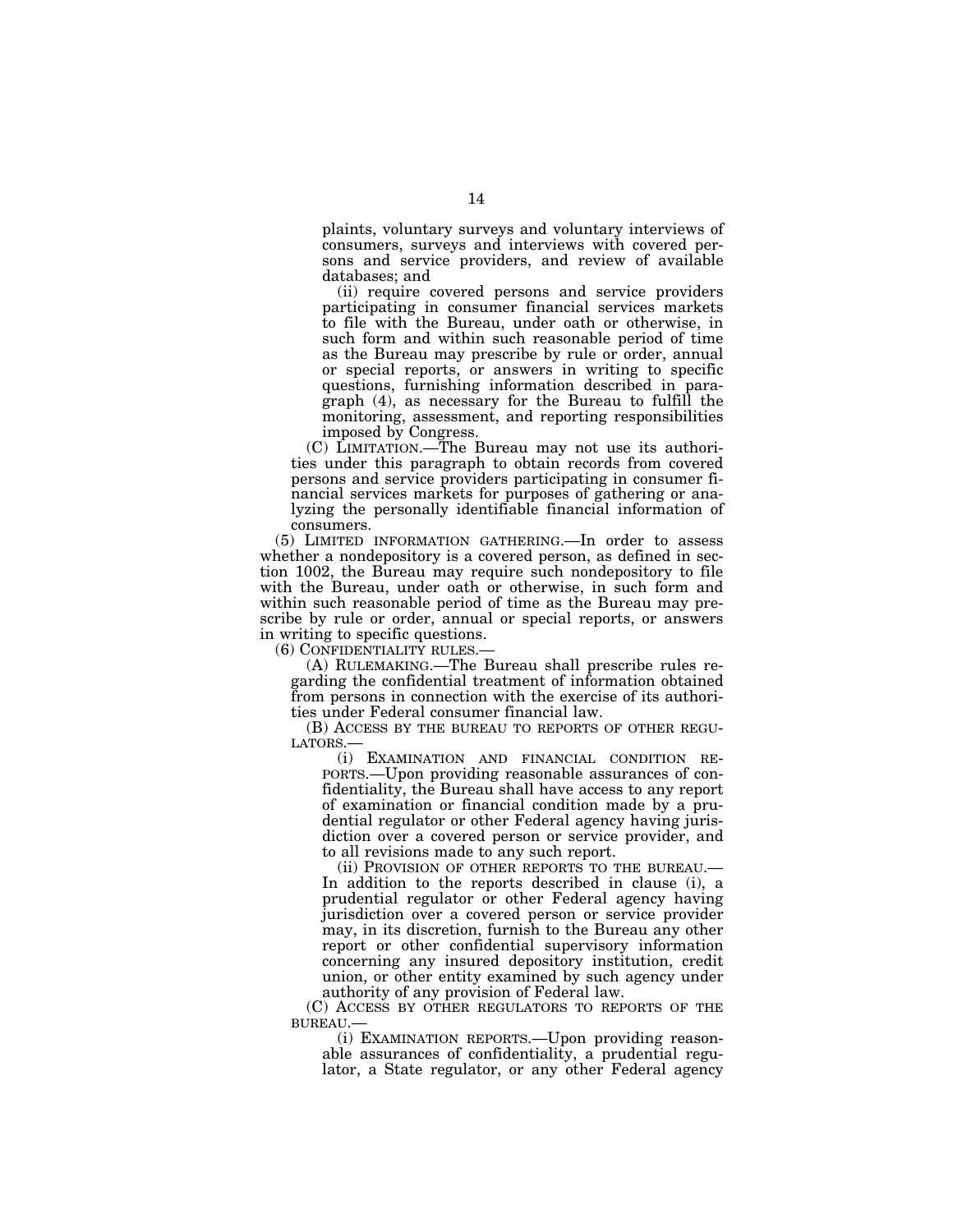having jurisdiction over a covered person or service provider shall have access to any report of examination made by the Bureau with respect to such person, and to all revisions made to any such report.<br>(ii) PROVISION OF OTHER REPORTS TO OTHER REGU-

LATORS.—In addition to the reports described in clause (i), the Bureau may, in its discretion, furnish to a prudential regulator or other agency having jurisdiction over a covered person or service provider any other report or other confidential supervisory information concerning such person examined by the Bureau under

the authority of any other provision of Federal law.

(7) REGISTRATION.—

(A) IN GENERAL.—The Bureau may prescribe rules regarding registration requirements applicable to a covered person, other than an insured depository institution, insured credit union, or related person.

(B) REGISTRATION INFORMATION.—Subject to rules prescribed by the Bureau, the Bureau may publicly disclose registration information to facilitate the ability of consumers to identify covered persons that are registered with the Bureau.

(C) CONSULTATION WITH STATE AGENCIES.—In developing and implementing registration requirements under this paragraph, the Bureau shall consult with State agencies regarding requirements or systems (including coordinated or combined systems for registration), where appropriate.

(8) PRIVACY CONSIDERATIONS.—In collecting information from any person, publicly releasing information held by the Bureau, or requiring covered persons to publicly report information, the Bureau shall take steps to ensure that proprietary, personal, or confidential consumer information that is protected from public disclosure under section 552(b) or 552a of title 5, United States Code, or any other provision of law, is not made public under this title.

(9) CONSUMER PRIVACY.— (A) IN GENERAL.—The Bureau may not obtain from a covered person or service provider any personally identifiable financial information about a consumer from the financial records of the covered person or service provider, except—

(i) if the financial records are reasonably described in a request by the Bureau and the consumer provides written permission for the disclosure of such information by the covered person or service provider to the Bureau; or

(ii) as may be specifically permitted or required under other applicable provisions of law and in accordance with the Right to Financial Privacy Act of 1978 (12 U.S.C. 3401 et seq.).

(B) TREATMENT OF COVERED PERSON OR SERVICE PRO- VIDER.—With respect to the application of any provision of the Right to Financial Privacy Act of 1978, to a disclosure by a covered person or service provider subject to this subsection, the covered person or service provider shall be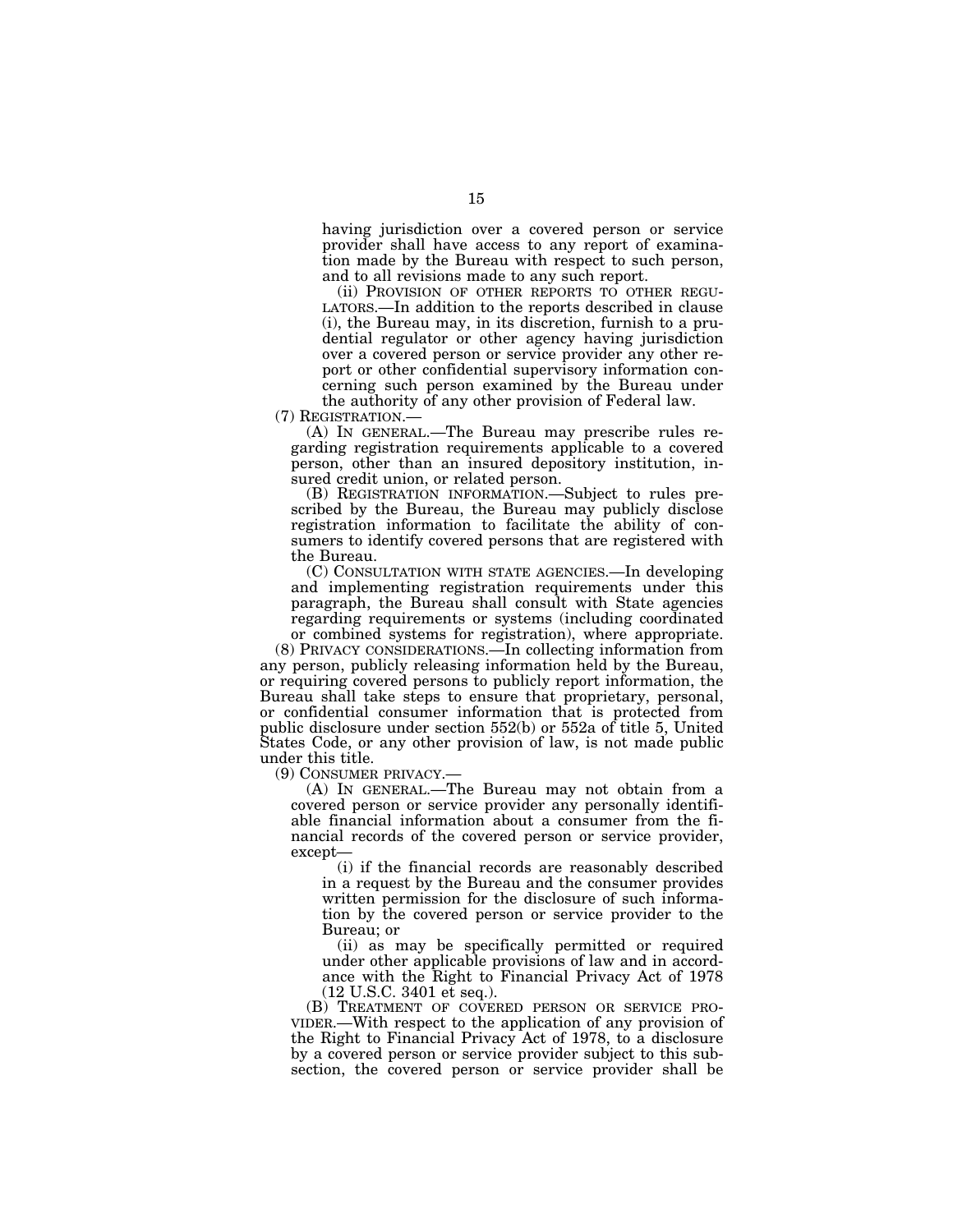treated as if it were a ''financial institution'', as defined in section 1101 of that Act (12 U.S.C. 3401).

(d) ASSESSMENT OF SIGNIFICANT RULES.— (1) IN GENERAL.—The Bureau shall conduct an assessment of each significant rule or order adopted by the Bureau under Federal consumer financial law. The assessment shall address, among other relevant factors, the effectiveness of the rule or order in meeting the purposes and objectives of this title and the specific goals stated by the Bureau. The assessment shall reflect available evidence and any data that the Bureau reasonably may collect.

(2) REPORTS.—The Bureau shall publish a report of its assessment under this subsection not later than 5 years after the effective date of the subject rule or order.

(3) PUBLIC COMMENT REQUIRED.—Before publishing a report of its assessment, the Bureau shall invite public comment on recommendations for modifying, expanding, or eliminating the newly adopted significant rule or order.

*(e) LIMITATION ON DEBT COLLECTION RULES.—The Director may not issue any rule with respect to debt collection that allows a debt collector to send unlimited email and text messages to a consumer.* 

\* \* \* \* \* \* \*

#### **FAIR DEBT COLLECTION PRACTICES ACT**

## \* \* \* \* \* \* \*

# **TITLE VIII—DEBT COLLECTION PRACTICES**

\* \* \* \* \* \* \*

#### **§ 806. Harassment or abuse**

A debt collector may not engage in any conduct the natural consequence of which is to harass, oppress, or abuse any person in connection with the collection of a debt. Without limiting the general application of the foregoing, the following conduct is a violation of this section:

(1) The use or threat of use of violence or other criminal means to harm the physical person, reputation, or property of any person.

 $(2)$  The use of obscene or profane language or language the natural consequence of which is to abuse the hearer or reader.

(3) The publication of a list of consumers who allegedly refuse to pay debts, except to a consumer reporting agency or to persons meeting the requirements of section 603(f) or 604(3) of this Act.

(4) The advertisement for sale of any debt to coerce payment of the debt.

(5) Causing a telephone to ring or engaging any person in telephone conversation repeatedly or continuously with intent to annoy, abuse, or harass any person at the called number.

(6) Except as provided in section 804, the placement of telephone calls without meaningful disclosure of the caller's identity.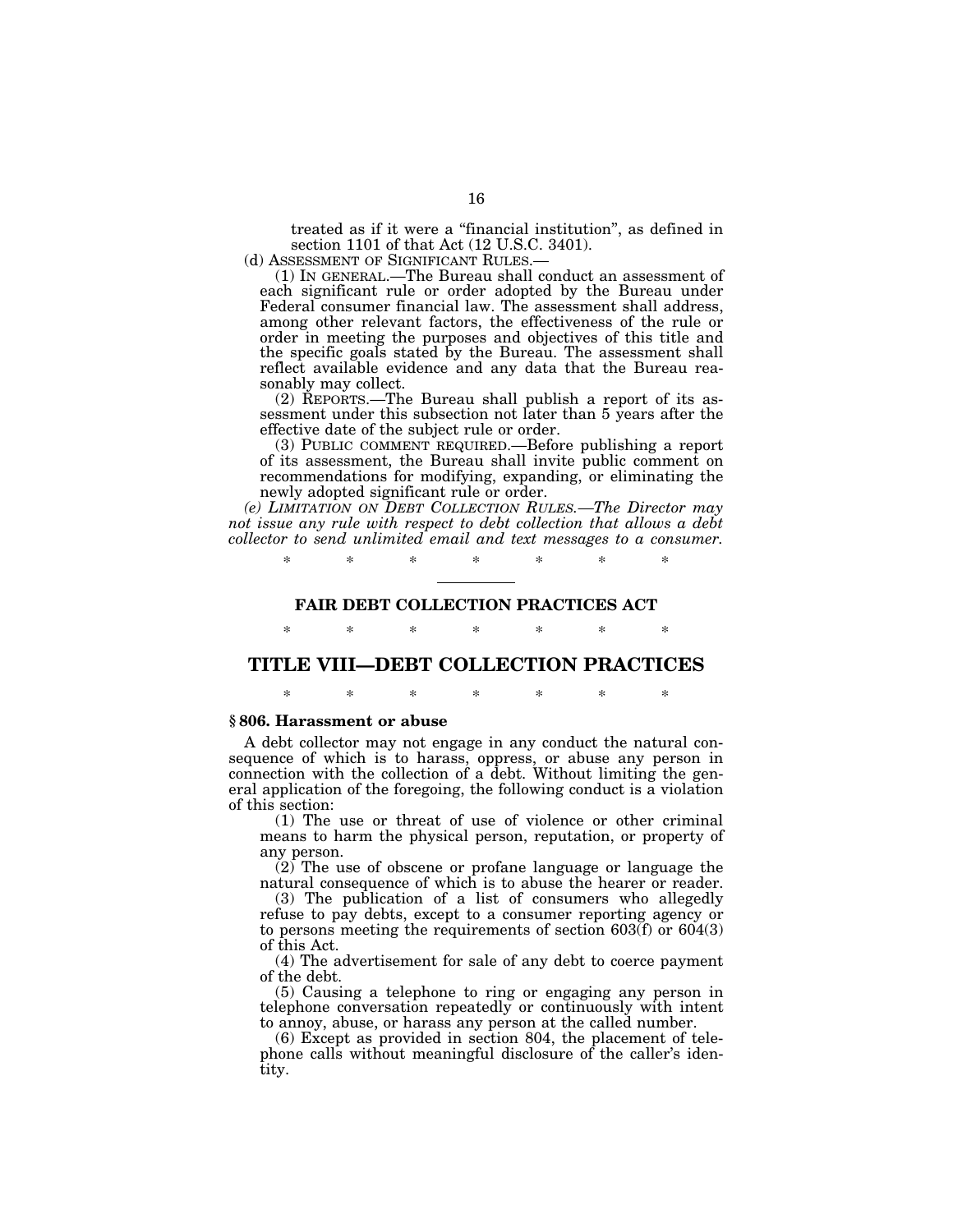*(7) Contacting the consumer electronically, including by email or text message, without consent of the consumer, after such consent has been withdrawn, or more frequently than the consumer consents to be contacted.* 

\* \* \* \* \* \* \*

## **§ 809. Validation of debts**

(a) Within five days after the initial communication with a consumer in connection with the collection of any debt, *NOTICE OF DEBT; CONTENTS.—Within five days after the initial communication with a consumer in connection with the collection of any debt,* a debt collector shall, unless the following information is contained in the initial communication or the consumer has paid the debt, send the consumer a written notice containing—

(1) the amount of the debt;

(2) the name of the creditor to whom the debt is owed;

(3) a statement that unless the consumer, within thirty days after receipt of the notice, disputes the validity of the debt, or any portion thereof, the debt will be assumed to be valid by the debt collector;

(4) a statement that if the consumer notifies the debt collector in writing within the thirty-day period that the debt, or any portion thereof, is disputed, the debt collector will obtain verification of the debt or a copy of a judgment against the consumer and a copy of such verification or judgment will be mailed to the consumer by the debt collector; and

(5) a statement that, upon the consumer's written request within the thirty-day period, the debt collector will provide the consumer with the name and address of the original creditor, if different from the current creditor.

(b) If the consumer notifies the debt collector in writing within the thirty-day period described in subsection (a) that the debt, or any portion thereof, is disputed, or that the consumer requests the name and address of the original creditor, the debt collector shall cease collection of the debt, or any disputed portion thereof, until the debt collector obtains verification of the debt or a copy of a judgment, or the name and address of the original creditor, and a copy of such verification or judgment, or name and address of the original creditor, is mailed to the consumer by the debt collector. Collection activities and communications that do not otherwise violate this title may continue during the 30-day period referred to in subsection (a) unless the consumer has notified the debt collector in writing that the debt, or any portion of the debt, is disputed or that the consumer requests the name and address of the original creditor. Any collection activities and communication during the 30-day period may not overshadow or be inconsistent with the disclosure of the consumer's right to dispute the debt or request the name and address of the original creditor.

(c) The failure of a consumer to dispute the validity of a debt under this section may not be construed by any court as an admission of liability by the consumer.

(d) LEGAL PLEADINGS.—A communication in the form of a formal pleading in a civil action shall not be treated as an initial communication for purposes of subsection (a).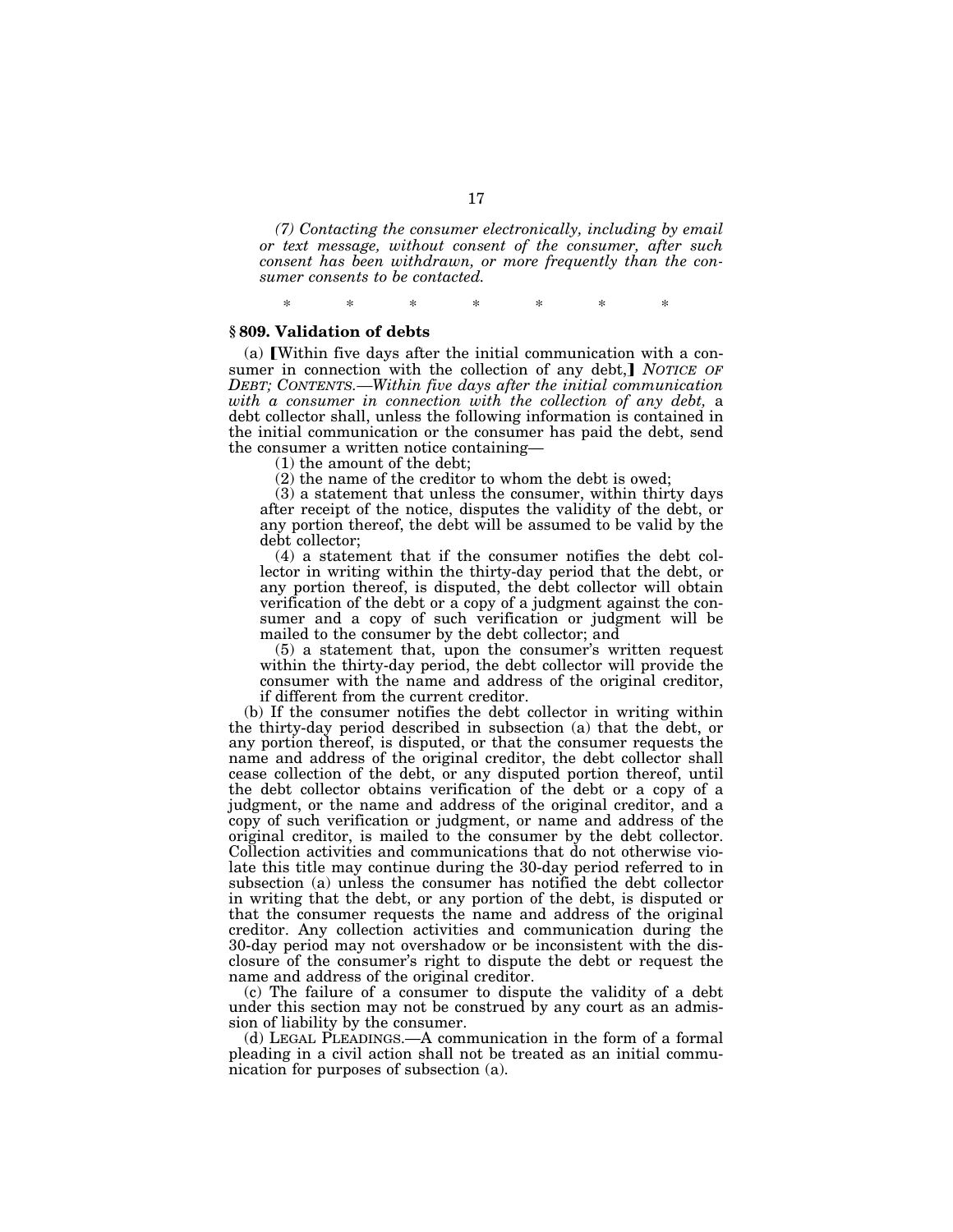(e) NOTICE PROVISIONS.—The sending or delivery of any form or notice which does not relate to the collection of a debt and is expressly required by the Internal Revenue Code of 1986, title V of Gramm-Leach-Bliley Act, or any provision of Federal or State law relating to notice of data security breach or privacy, or any regulation prescribed under any such provision of law, shall not be treated as an initial communication in connection with debt collection for purposes of this section.

\* \* \* \* \* \* \*

## **§ 814. Administrative enforcement**

(a) FEDERAL TRADE COMMISSION.—The Federal Trade Commission shall be authorized to enforce compliance with this title, except to the extent that enforcement of the requirements imposed under this title is specifically committed to another Government agency under any of paragraphs (1) through (5) of subsection (b), subject to subtitle B of the Consumer Financial Protection Act of 2010. For purpose of the exercise by the Federal Trade Commission of its functions and powers under the Federal Trade Commission Act (15 U.S.C. 41 et seq.), a violation of this title shall be deemed an unfair or deceptive act or practice in violation of that Act. All of the functions and powers of the Federal Trade Commission under the Federal Trade Commission Act are available to the Federal Trade Commission to enforce compliance by any person with this title, irrespective of whether that person is engaged in commerce or meets any other jurisdictional tests under the Federal Trade Commission Act, including the power to enforce the provisions of this title, in the same manner as if the violation had been a violation of a Federal Trade Commission trade regulation rule.

(b) Subject to subtitle B of the Consumer Financial Protection Act of 2010, compliance with any requirements imposed under this title shall be enforced under—

(1) section 8 of the Federal Deposit Insurance Act, by the appropriate Federal banking agency, as defined in section 3(q) of the Federal Deposit Insurance Act (12 U.S.C. 1813(q)), with respect to—

(A) national banks, Federal savings associations, and Federal branches and Federal agencies of foreign banks;

(B) member banks of the Federal Reserve System (other than national banks), branches and agencies of foreign banks (other than Federal branches, Federal agencies, and insured State branches of foreign banks), commercial lending companies owned or controlled by foreign banks, and organizations operating under section 25 or 25A of the Federal Reserve Act; and

(C) banks and State savings associations insured by the Federal Deposit Insurance Corporation (other than members of the Federal Reserve System), and insured State branches of foreign banks;

(2) the Federal Credit Union Act, by the Administrator of the National Credit Union Administration with respect to any Federal credit union;

(3) the Acts to regulate commerce, by the Secretary of Transportation, with respect to all carriers subject to the jurisdiction of the Surface Transportation Board;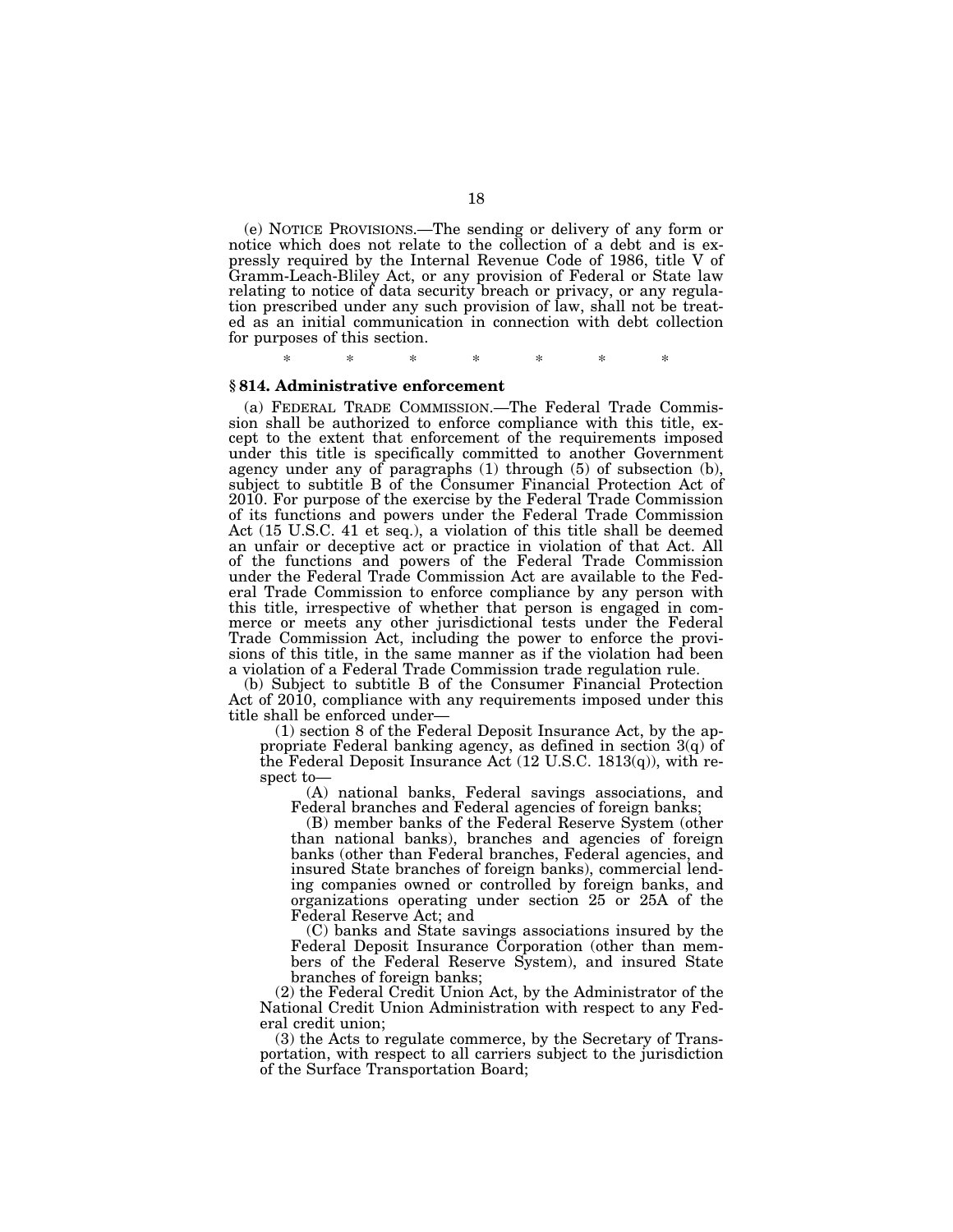(4) the Federal Aviation Act of 1958, by the Secretary of Transportation with respect to any air carrier or any foreign air carrier subject to that Act;

(5) the Packers and Stockyards Act, 1921 (except as provided in section 406 of that Act), by the Secretary of Agriculture with respect to any activities subject to that Act; and

(6) subtitle E of the Consumer Financial Protection Act of 2010, by the Bureau, with respect to any person subject to this title.

The terms used in paragraph (1) that are not defined in this title or otherwise defined in section 3(s) of the Federal Deposit Insurance Act (12 U.S.C. 1813(s)) shall have the meaning given to them in section 1(b) of the International Banking Act of 1978 (12 U.S.C. 3101).

(c) For the purpose of the exercise by any agency referred to in subsection (b) of its powers under any Act referred to in that subsection, a violation of any requirement imposed under this title shall be deemed to be a violation of a requirement imposed under that Act. In addition to its powers under any provision of law specifically referred to in subsection (b), each of the agencies referred to in that subsection may exercise, for the purpose of enforcing compliance with any requirement imposed under this title any other authority conferred on it by law, except as provided in subsection (d).

(d) Except as provided in section 1029(a) of the Consumer Financial Protection Act of 2010, the Bureau may prescribe rules with respect to the collection of debts by debt collectors, as defined in this title. *Such rules—* 

*(1) may not allow a debt collector to send unlimited electronic communications to a consumer;* 

*(2) shall require debt collectors to obtain consent directly from consumers before contacting them using a method other than by postal mail or by phone;* 

*(3) may not waive the requirements of the Electronic Signatures in Global and National Commerce Act (15 U.S.C. 7001 et seq.); and* 

*(4) shall allow consumers to opt out of any method of communication that the debt collector uses to communicate with consumers, including a method for which such consumer had given prior consent.* 

### **§ 815. Reports to Congress by the Bureau**

(a) Not later than one year after the effective date of this title and at one-year intervals thereafter, the Bureau shall make reports to the Congress concerning the administration of its functions under this title, including such recommendations as the Bureau deems necessary or appropriate. In addition, each report of the Bureau shall include its assessment of the extent to which compliance with this title is being achieved and a summary of the enforcement actions taken by the Bureau under section 814 of this title. *Each such report shall also include an analysis of the impact of electronic communications by debt collectors on consumer experiences with debt collection, including a consideration of consumer complaints about the use of electronic communications in debt collection.*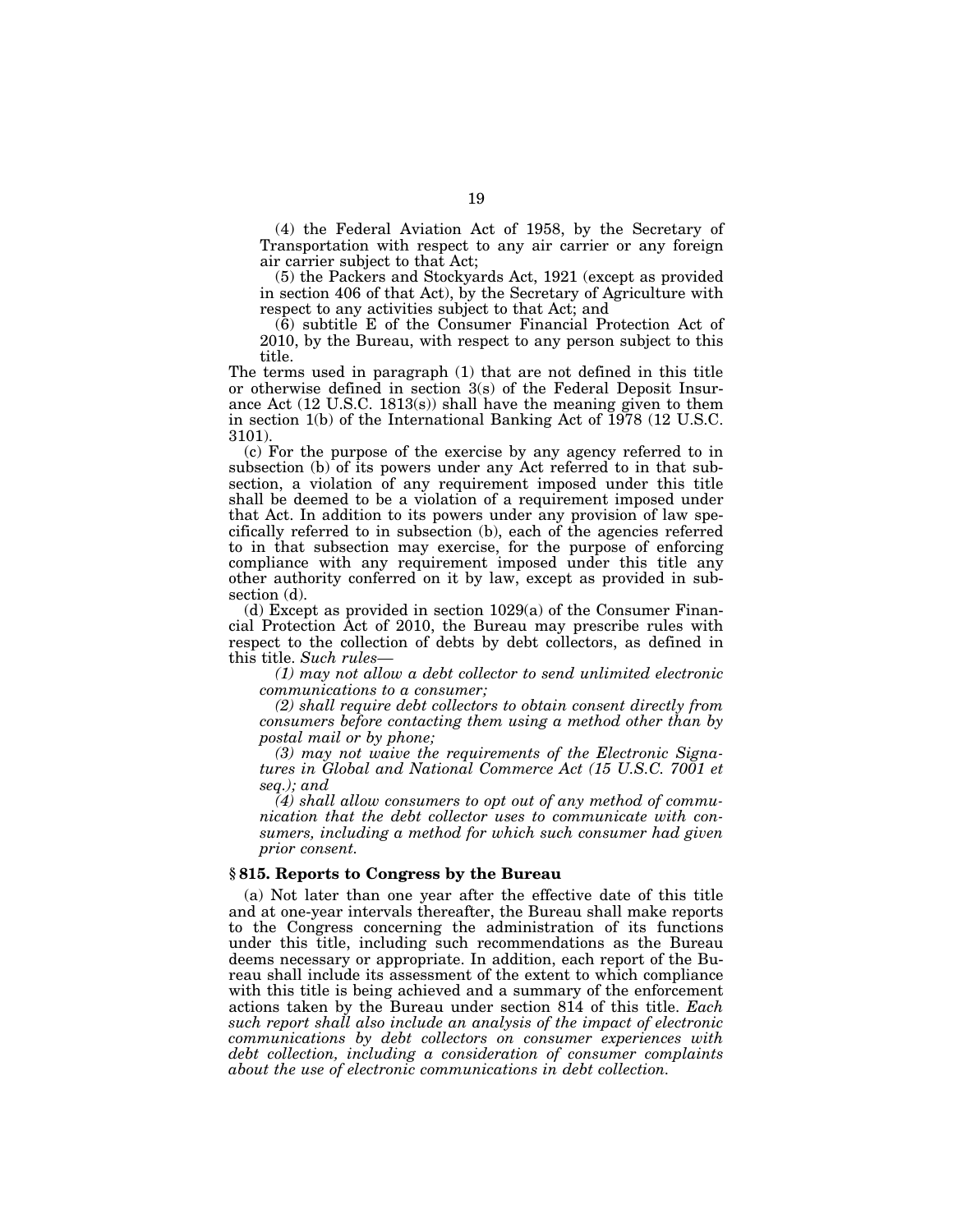(b) In the exercise of its functions under this title, the Bureau may obtain upon request the views of any other Federal agency which exercises enforcement functions under section 814 of this title.

\* \* \* \* \* \* \*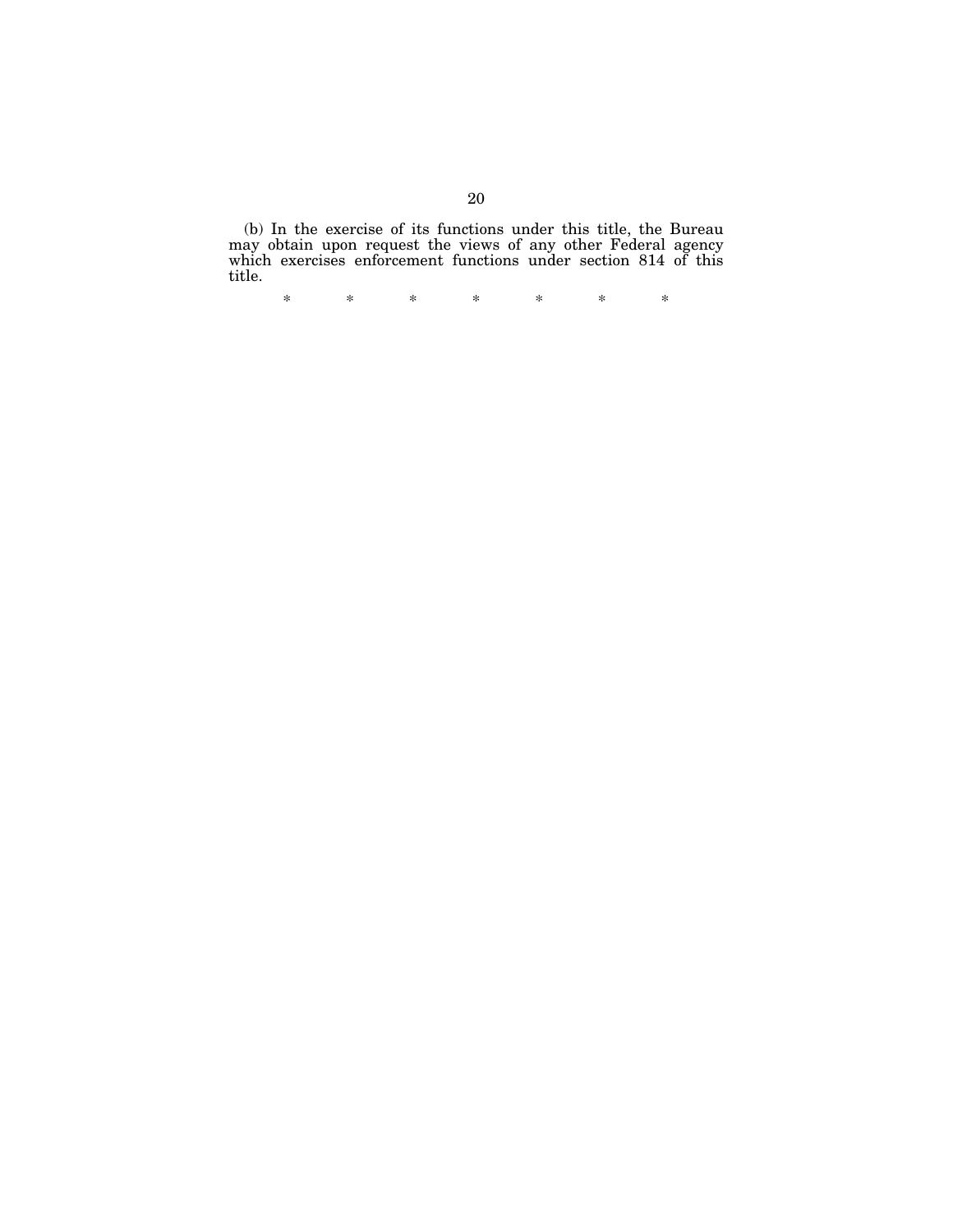## MINORITY VIEWS

Committee Republicans recognize the need to protect consumers from harmful debt collection practices. The Fair Debt Collection Practices Act (FDCPA) was enacted to strike the right balance between protecting consumers and making lenders whole.

H.R. 5021 would shift that balance and undermine the Consumer Financial Protection Bureau's (CFPB) effort to bring the FDCPA into the 21st Century. H.R. 5021 guts the CFPB's May 2019 proposed rule that would outline clear rules of the road for both consumers and debt collectors. Specifically, this rule proposes to "set clear bright-line limits on the number of calls debt collectors may place to reach consumers on a daily basis; clarify how collectors may communicate lawfully using new technologies, such as voicemails, emails, and text messages; and require collectors to provide additional information to consumers to help identify debts.'' 1

Small businesses, in particular, use third-party debt collectors to manage receivables and recover outstanding debts. Democrats through their support for H.R. 5021 would prevent small businesses from being able to use modern communication technology to collect on unresolved balances, thus preventing many businesses from meeting their bottom lines. Members of Congress are constantly updating their constituents using electronic communications methods—the times demand it. Communication between lenders and borrowers should be no different.

Committee Republicans look forward to working with Democrats on developing a more comprehensive and bipartisan package of reforms to the FDCPA, rather than rifle shot bills directed towards undermining a proposed rule that is unpopular among Committee Democrats. For these reasons, Committee Republicans oppose H.R. 5021.

ALEXANDER X. MOONEY. DAVID KUSTOFF. LANCE GOODEN. WILLIAM R. TIMMONS, IV.<br>TED BUDD. J. FRENCH HILL.<br>JOHN W. ROSE.<br>ANTHONY GONZALEZ, (OH). ANDY BARR. ANN WAGNER. BLAINE LUETKEMEYER STEVE STIVERS. PATRICK T. MCHENRY. WARREN DAVIDSON.

<sup>1</sup>https://www.consumerfinance.gov/about-us/newsroom/bureau-proposes-regulations-implement-fair-debt-collection-practices-act/.